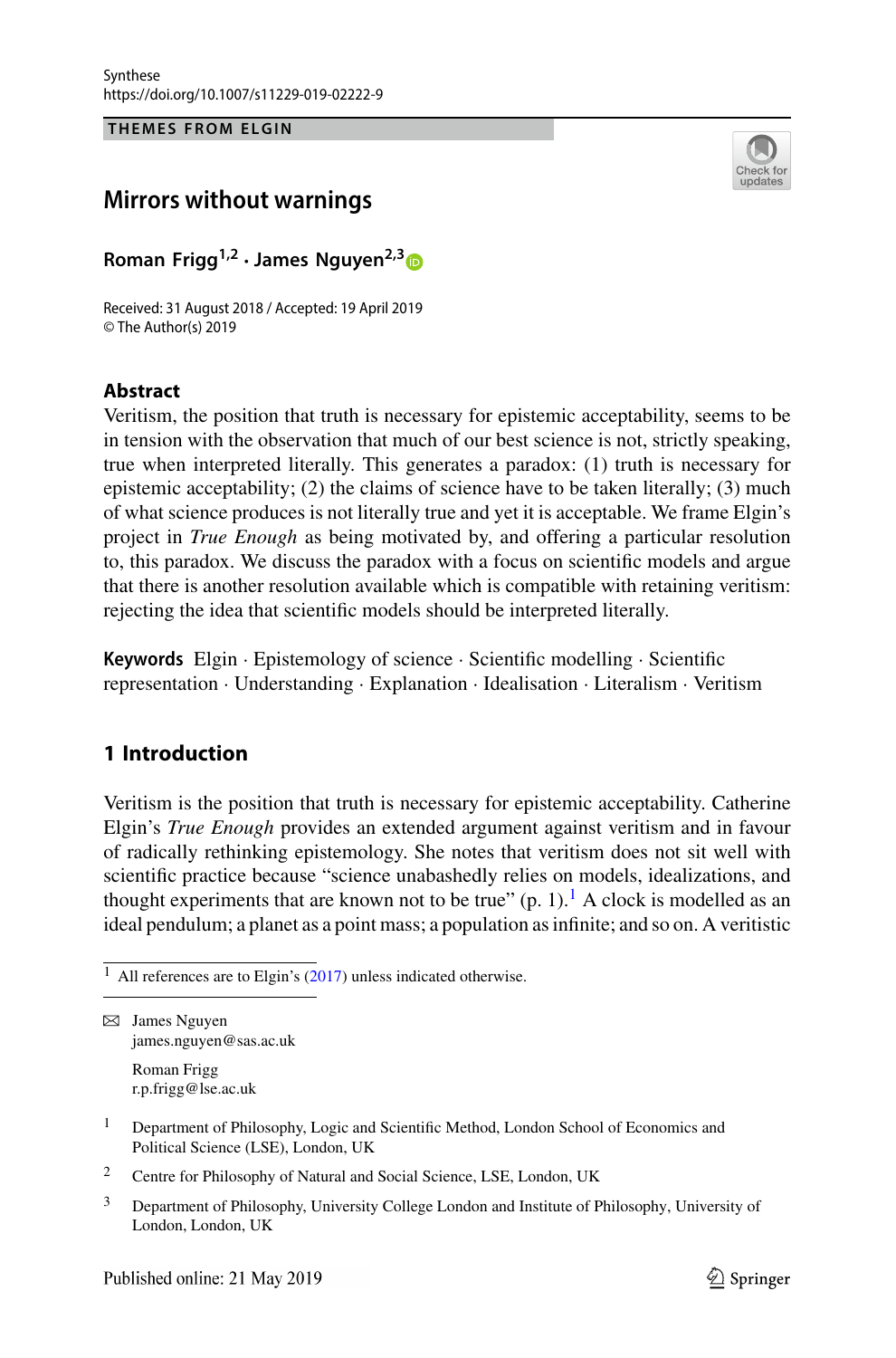epistemology must regard such models as mere heuristics that have no place in the final edifice of science. Elgin rejects the dismissal of falsehoods as ultimately dispensable expedients. Rather than being a flaw, the divergence from the truth of many models and idealizations "fosters their epistemic functioning" (*ibid*.). This requires a revision of the central planks of traditional epistemology—belief, knowledge, assertion, and truth—which she aims to replace with notions that are not truth-directed: acceptance, profession, understanding, and what she calls *felicitous falsehoods*.

In this paper we examine the starting point of Elgin's project and ask whether making sense of the observation that science involves the use of models which, if interpreted literally, are false really requires far-reaching revisions in epistemology, or whether this insight can be accommodated in another way. We show that the rejection of veritism rests on a literalist understanding of models, and we argue that such an understanding can be resisted. In fact, one can retain veritism and give up literalism, and one can utilise Elgin's own account of scientific representation to this end. In doing so we highlight a so far underappreciated connection between the literature on veritism in the debates over scientific understanding and explanation—there usually referred to as the question of whether explanation and/or understanding is/are "factive" (see, for example Doyle et al.'s [\(2018\)](#page-19-1) and the references therein)—and the literature on scientific representation (see our  $(2017a, 2018b)$  $(2017a, 2018b)$  $(2017a, 2018b)$ and the references therein). We hope that by making this explicit we will encourage more work exploring the connections between various different positions across those debates.

We proceed as follows. In Sect. [2](#page-1-0) we review the role that veritism plays in the philosophy of science, with a particular focus on how the notions of *truth, knowledge,* and *belief* are used to characterize the conceptual landscape. In Sect. [3](#page-3-0) we offer a novel way to frame Elgin's project. Rather than taking the prevalence of idealisations in science—construed as falsehoods when interpreted literally—as a premise for an antiveritist conclusion, we demonstrate that there is a more general paradox underlying her discussion. The paradox is in the form of three propositions, each of which seem prima facie plausible, but which are mutually inconsistent: (i) vertism, (ii) literalism, and (iii) the fact that many parts of science are epistemically acceptable and yet inaccurate when interpreted literally. Construed in this way, anyone who grants (iii) is required to give up on at least one of (i) and (ii), and thus take a stand on questions concerning explanation/understanding and/or scientific representation. We frame Elgin's project as offering one solution to the paradox: rejecting veritism. In Sect. [4](#page-7-0) we discuss the paradox with special focus on scientific models and present an alternative solution: rejecting literalism. We argue that our preferred resolution to the paradox is in fact suggested by Elgin's own account of scientific representation (Chapter 12). In Sect. [5](#page-15-0) we give reasons why the endorsement of non-literalism might be preferable to Elgin's rejection of veritism. Section [6](#page-18-0) concludes.

### <span id="page-1-0"></span>**2 Veritism in philosophy of science**

Veritism is not only widespread in general epistemology (as Elgin documents in Chapter 2); it is also the background position of much of contemporary philosophy of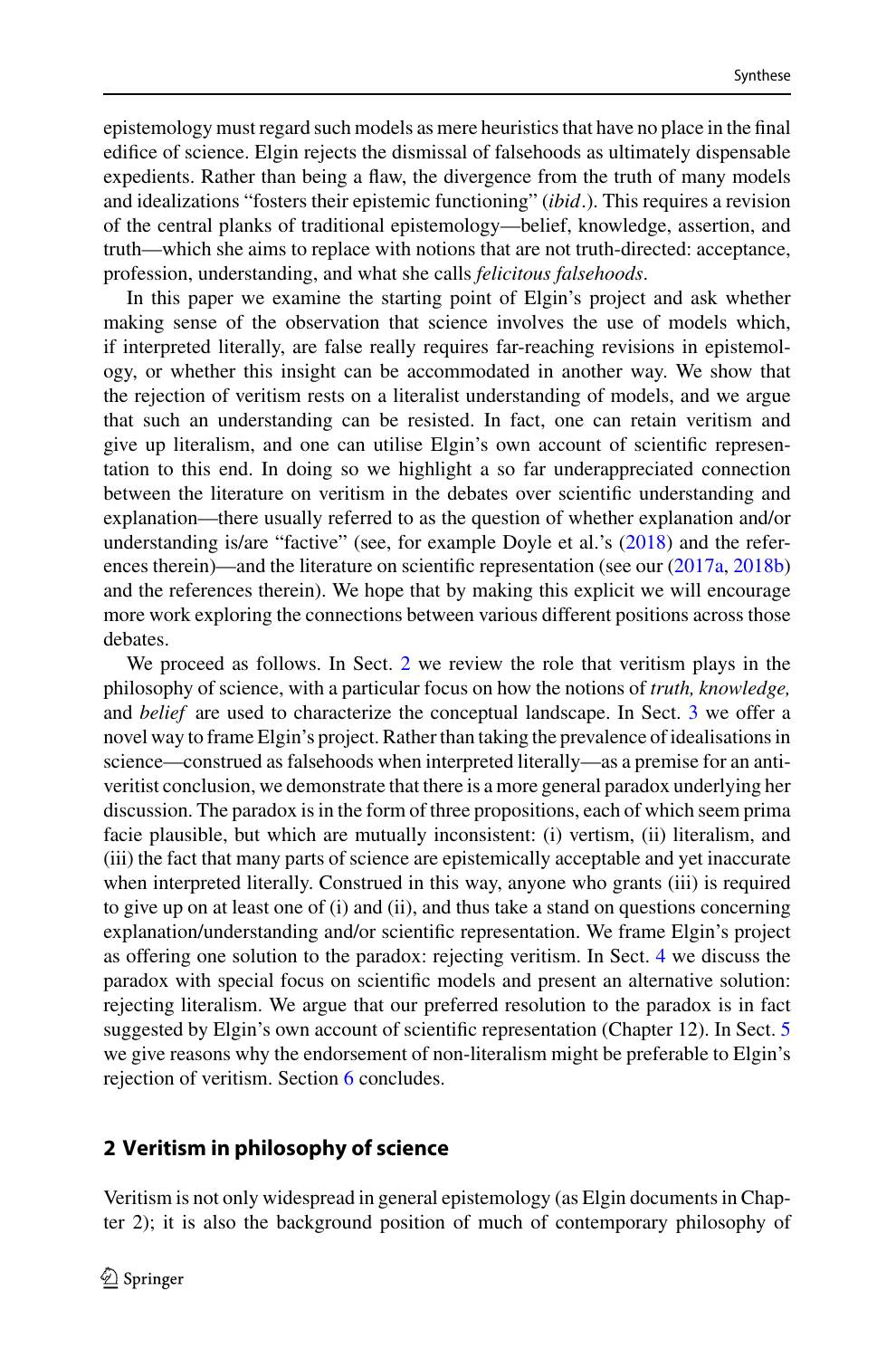science, where the notions of truth and belief chart the conceptual landscape in the scientific realism versus anti-realism debate. According to an influential definition due to Psillos [\(1999\)](#page-20-0), scientific realism is characterized by three "theses (or stances)" [\(1999,](#page-20-0) p. xvii). The *metaphysical stance* asserts that the world has a mind-independent structure. The *semantic stance* insists that we take scientific theories at face-value, seeing them as literal descriptions of their subject matter that can be true or false. The *epistemic stance* urges us to regard mature and predictively successful theories as (at least approximately) true.<sup>[2](#page-2-0)</sup>

The anti-realist gives up at least one of these commitments. The currently most prominent version of anti-realism is van Fraassen's constructive empiricism [\(1980\)](#page-20-1). Constructive empiricism shares with realism the commitment to the semantic stance and insists that theories should be taken literally. It differs from realism in that the scope of appropriate belief recommended by the epistemic stance is restricted: we should only believe what a successful scientific theory tells us about the observable world (the theory's observable content), while we should remain agnostic about what it tells us about the unobservable world (the theory's unobservable content). So although both a theory's observable and unobservable content can be true or false, our epistemic commitment only concerns the former, and this commitment still takes the form of belief.

Selective realists take a different strategy. In an attempt to meet the challenge of the so-called "pessimistic meta-induction" they aim to isolate, or "select", those parts of a successful scientific theory that are, in some sense, essential in generating the observational content of the theory (Harker [2012\)](#page-20-2). The hope is that it is these parts that are preserved across theory change: even if a mature and empirically successful theory is given up, whatever it was that ensured it was empirically successful in the first place will be preserved in its successor, and it is this part of the theory it is appropriate to believe. For structural realists this is the "structural content" of the theory (Worrall [1989\)](#page-20-3); for entity realists this is commitment to the basic entities of the theory (Hacking [1983\)](#page-19-4). Regardless, however the essential aspects of a theory are identified, these should go beyond the theory's observational content in order to distinguish selective realism from constructive empiricism.

For our current purposes it is crucial to note that it is still truth and belief that are the operating notions in defining the available positions in the debate. Indeed, different versions of scientific realism and the currently most influential version of anti-realism share a commitment to a literal understanding of scientific theories and a focus on truth and belief. The commitment to Psillos' semantic stance means that all parts of scientific theories are candidates for truth. The debate only turns on whether or not certain parts of scientific theories can be isolated as the appropriate candidates for belief, and on whether or not we can bracket off parts of scientific theories as those that are merely used as working posits.

Elgin's challenge goes right to the heart of this debate. If veritism is to be renounced (and with it a commitment to belief, knowledge, and assertion), then much of the debate over realism and anti-realism has got started on the wrong foot, and we have

<span id="page-2-0"></span> $\overline{2}$  This characterisation of scientific realism is widely used, as is documented in the article on scientific realism in the Stanford Encyclopedia of Philosophy (Chakravartty [2017\)](#page-19-5).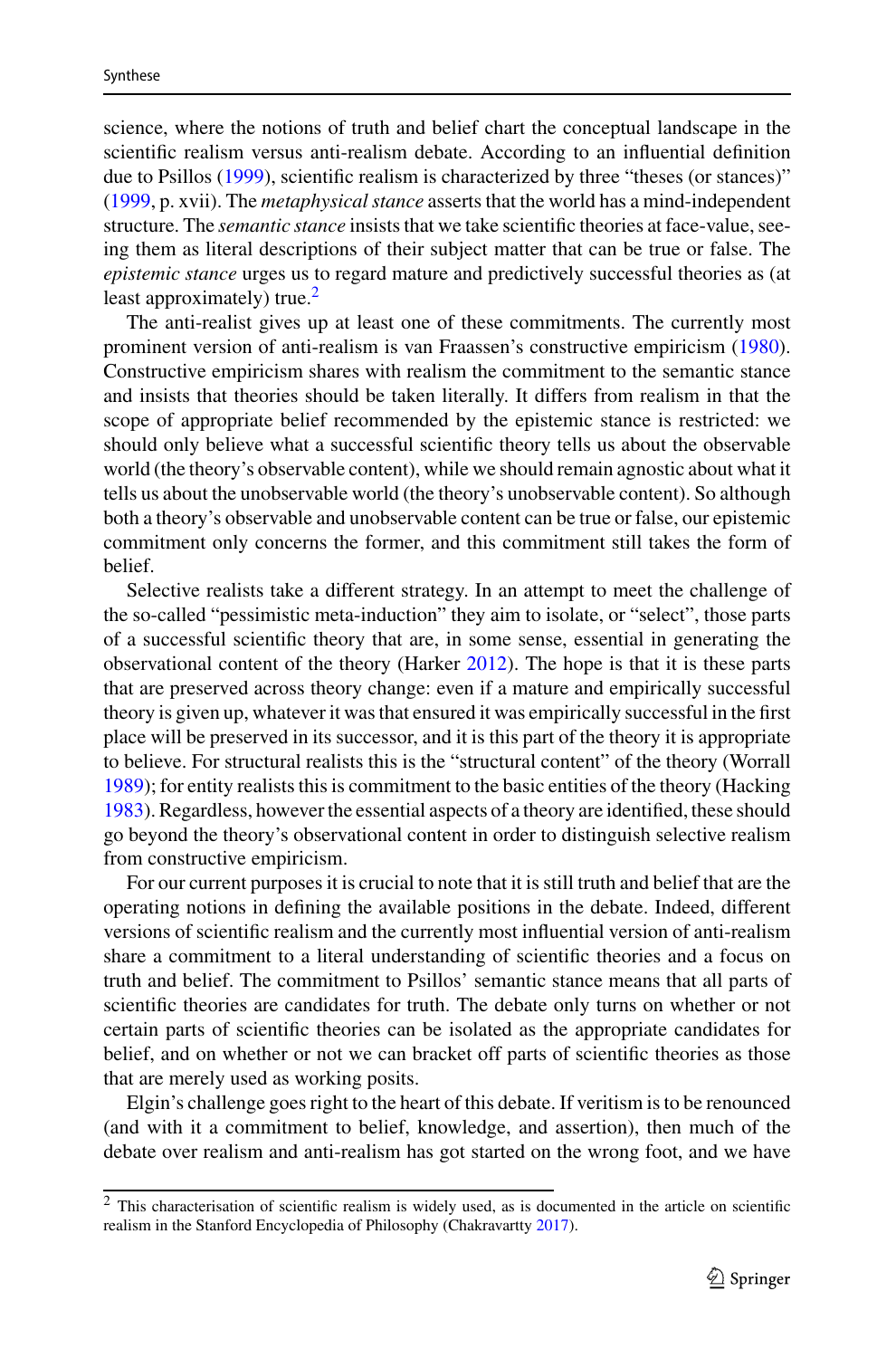to go back to the drawing board and re-evaluate theories in non-veritist terms. Such a re-evaluation is called for because science is rife with parts which "if interpreted as realistic representations of their referents […] are inaccurate in much the same way that false descriptions of an object are inaccurate" (p. 23). Elgin draws on a wide range of examples to illustrate this point, including the process of "curve smoothing" when turning raw data into a data model (p. 24), *ceteris paribus* laws, such as the law of gravity and Snell's law of refraction (p. 25), stylised facts in economics (p. 26), idealisations in the context of modelling (p. 27), and even Rawls' original position which models political citizens as mutually disinterested (pp. 27–28).

Starkly put then, the problem is the following: realists and anti-realists alike accept some form of the semantic stance, which requires interpreting the successful part of science literally, but many successful parts of science are false thus interpreted, and hence it is not clear whether, and if so how, the veritist approach can accommodate them. This is a serious challenge for anybody interested in scientific realism.

In the remainder of this paper we restrict our focus to model-based science. By this we mean cases where scientists describe a secondary surrogate system, which is then used to reason about the target (see Weisberg  $2007$ ).<sup>[3](#page-3-1)</sup> There is little loss of generality in doing so. Thought experiments can be thought of as particular kinds of models (Salis and Frigg forthcoming), and models are usually the sorts of things that are assumed to contain the idealisations that Elgin is concerned about (Cartwright [1983\)](#page-19-6). Our arguments *mutatis mutandis* carry over to other cases such as curve fitting and *ceteris paribus* laws.

### <span id="page-3-0"></span>**3 The core contradiction**

The problem Elgin identifies for a philosophical account of science can be presented as a paradox consisting of three individually attractive but jointly inconsistent propositions:

- (i) *Veritism*: truth is necessary for epistemic acceptability.
- (ii) *Literalism*: the claims of science have to be taken literally.
- (iii) Much of what science produces is literally false and yet it is epistemically acceptable.

In both (i) and (iii) we adopt Elgin's use of the term "acceptable", i.e. "to accept that *p* involves being willing to take *p* as a premise, as a basis for action or […] as an epistemic norm or a rule of inference, when one's ends are cognitive" (p. 19). Framing Elgin's project as a paradox in this manner makes it clear how significant the issue is. These three propositions cannot be held together. So anyone who accepts (iii), which we take to be relatively unchallengeable for reasons we discuss below, will have to deny at least one of (i) or (ii). This underlying tension indicates just how important the contemporary

<span id="page-3-1"></span><sup>&</sup>lt;sup>3</sup> In recent years much work has been done attempting to characterize the ontological status of these objects, a discussion of which would take us too far afield here; for a recent review of these endeavours see Gelfert's [\(2017\)](#page-19-7). For our current purposes it suffices to think of them as abstract objects that represent their targets in a manner that is analogous to the way in which concrete models such as the Phillips-Newlyn machine (Morgan and Boumans [2004\)](#page-20-5) or ball-and-stick models of molecules (Toon [2011\)](#page-20-6) represent their target systems.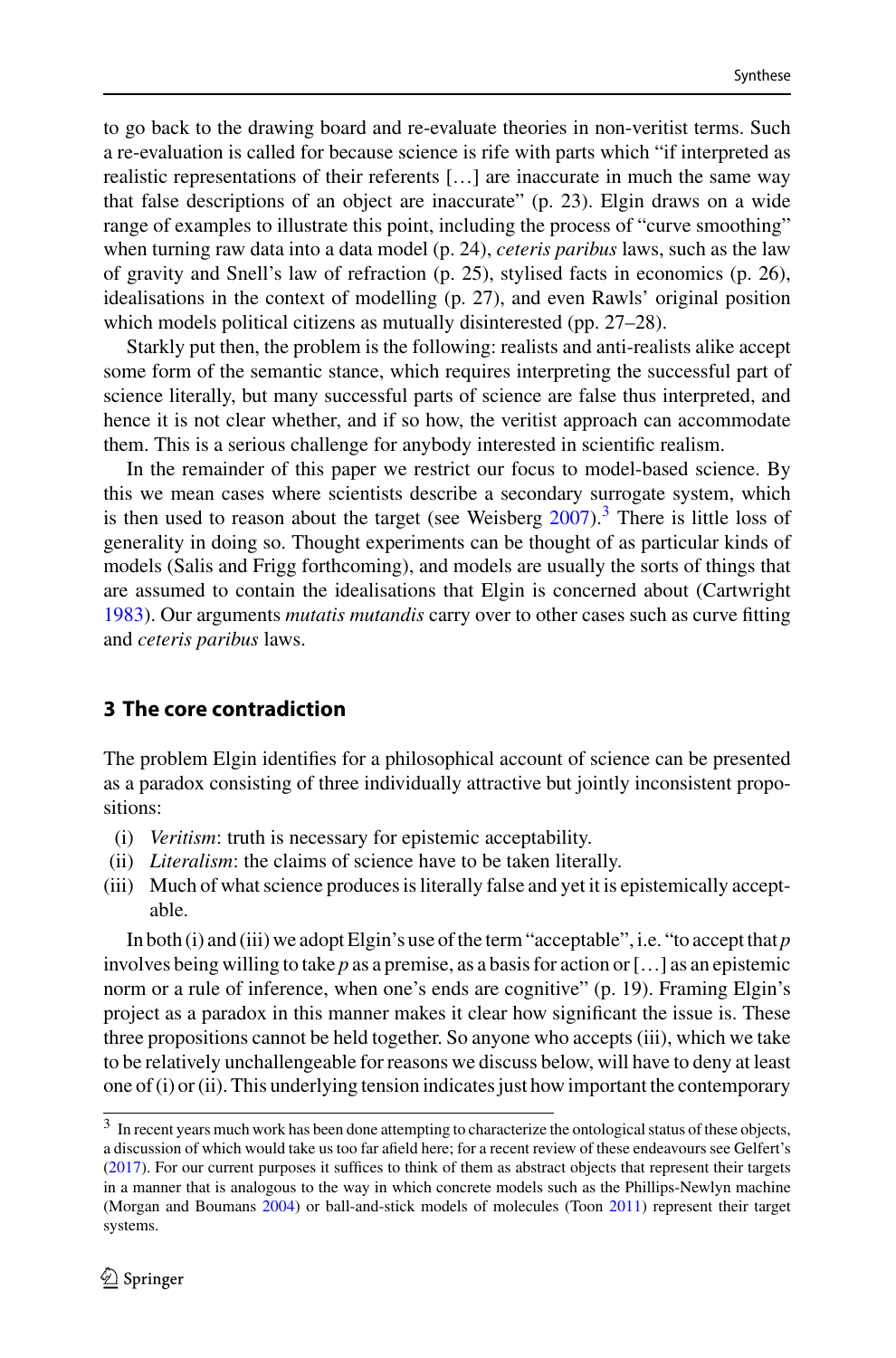discussions concerning whether or not understanding and/or explanation are factive are within the philosophy of science. Moreover, it demonstrates that these discussions are inextricably intertwined with the debates over scientific representation—a fact that has not yet been fully appreciated in the literature. Our question, then, is to consider how the paradox is to be dissolved.<sup>[4](#page-4-0)</sup>

The "eschatological" response to the paradox would be to give up on (iii). Although much of science seemingly relies on models that, if interpreted literally, are false, this falsity should not be taken seriously because false models are either peripheral or ephemeral: they are either located at the outer edges of our theoretical commitments, or they will be eliminated as science progresses in favour of representations that meet veritist standards.

Elgin dismisses this approach as untenable. Our scientific understanding is built on idealisations, and these cannot be dismissed as peripheral. The ideal gas law is central to our understanding of thermodynamics (p. 15); the Hardy–Weinberg model is central to our understanding of population genetics (p. 61); and so on. Likewise, there are no indications in current science that scientific progress involves the elimination of idealisations, and falsehoods more generally. Idealisation is not the hallmark of primitive science that gets eliminated as research progresses; our best current theories involve them as much as their predecessors did. Hence the elimination of falsehoods like idealisations is "neither necessary nor obviously desirable" (p. 31).

Even if this wasn't the case, and problematic models were to be eliminated in some future science, it remains unclear how this is supposed to help us deal with the success of current mature and predictively accurate parts of science. The realist's epistemic stance doesn't simply advocate that some ideal future science should be considered (approximately) true; the realist advocates that our current mature theories should be thus considered. Elgin's position is explicitly motivated by the requirement that a genuinely useful epistemology should be able to accommodate the success of our *current* science—with all its imperfections (if one were to classify idealisations as imperfections!)—not some hypothesized future science where everything is known about the world to arbitrarily detailed levels of precision (p. 31). Banking on idealisations dropping out of the picture in the future is not only unfounded in what we know about science; it also fails to do justice to the epistemic situation we are currently in.

We agree with Elgin that many of our best current theories contain representations which, if understood literally, are inaccurate in various ways, and that these representations are central to our understanding of the subject matter of these theories. We also agree that an appropriate epistemology and philosophy of science should be equipped to account for their cognitive success. So the eschatological response is untenable, and the contradiction has to be resolved by either renouncing veritism or literalism.

As we have previously seen, Elgin notes that models are inaccurate if they are interpreted as realistic representations of their targets, which provides the starting point for her project. So she accepts literalism and rejects veritism (although, as we discuss in Sect. [5,](#page-15-0) her own account of scientific representation is compatible with a rejection of literalism). This is the starting point of a programme that aims to rehabilitate the use

<span id="page-4-0"></span><sup>4</sup> An anonymous referee notes that Giere's [\(2009\)](#page-19-8) contribution to Suárez's [\(2009\)](#page-20-7) and Suárez's own [\(2010\)](#page-20-8) provide related discussions regarding whether (iii) is compatible with scientific realism.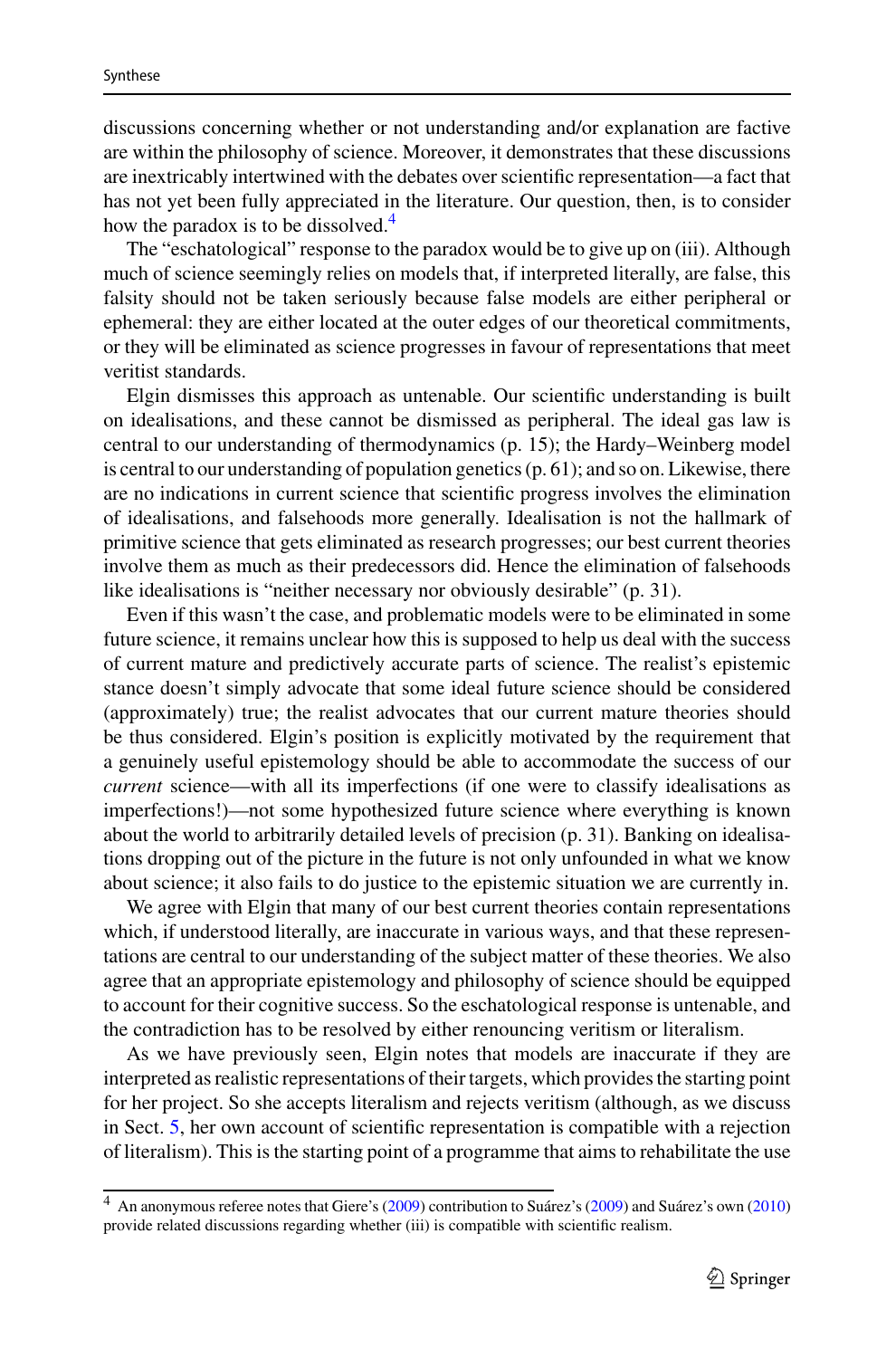of falsehoods in science by de-emphasising truth (and its related notions of belief and assertion) and assigning non-factive understanding and felicitous falsehoods centre stage in epistemology.

It bears noting that Elgin does not restrict her focus to the benign cases, which, even though strictly false, are still approximately true. Her claim is more radical: not all false representations are approximately true, and even representations that are radically false can have epistemic value.<sup>[5](#page-5-0)</sup> Her examples of such representations are the Hardy–Weinberg equation in population genetics, which assumes that a population is infinite in order to screen off genetic drift, and Rawls' original position, which assumes that agents are mutually disinterested and behind a veil of ignorance (p. 29). These are not exceptions. One might add Ising's model of ferromagnetism, Kac's model of macroscopic irreversibility in the presence of reversible micro-dynamics, classical models of quantum scarring, Schelling's model of social segregation, and Ackerlof's market for lemons to the list.

The challenge is to account for the value of such representations. To meet this challenge Elgin develops an intricate and finely calibrated epistemology that excises the traditional epistemic concepts. It replaces the notion *belief* with that of *acceptance*, the notion of *assertion* with *profession*, the notion of *knowledge* with *understanding*, and it explains the value of false representations in terms of them being "felicitous falsehoods". As noted above, to accept a proposition *p* involves "being willing to take *p* as a premise, as a basis for action or, […] as an epistemic norm or a rule of inference, when one's ends are cognitive" (p. 19). Relatedly, given the connection between belief and assertion, professing that *p* is "to make *p* available to function as a premise or rule of inference in a given context for a given cognitive purpose" (p. 21). A representation is a felicitous falsehood if it is "an inaccurate representation whose inaccuracy does not undermine its epistemic function" (p. 3). The epistemic function of a model can involve affording epistemic access to a representation's object (p. 20), serving as a fruitful working hypotheses (*ibid*.), and, first and foremost, contributing to the understanding that science supplies (p. 1). Understanding does not concern isolated claims, but "a topic, discipline, or subject matter" (p. 43). Understanding is holistic, and understanding a particular matter of fact therefore derives from being able to place this fact into theoretical context. Having an understanding of such a context means to have "an epistemic commitment to a comprehensive, systematically linked body of information that is grounded in fact, is duly responsive to reasons or evidence, and enables nontrivial inference, argument, and perhaps action regarding the topic the information pertains to"  $(p. 44)$ .

Let us illustrate this approach with one of Elgin's own examples. Suppose we use the Hardy–Weinberg model to understand how gene frequencies change during evolutionary processes. The model works by considering an infinite population reproducing at random where two alleles *A* and *a* compete at a single locus. For a particular generation, *i*, we let  $G_{AA}^i$  be the proportion of *AA* individuals, and likewise for  $G_{aa}^i$  and  $G_{AA}^i$ .

<span id="page-5-0"></span><sup>5</sup> Elgin does not discuss the well-known issues surrounding how to define approximate truth in the first place (Oddie [2016\)](#page-20-9). However, she does seem to assume, and we agree with her, that any notion of approximate truth will not be appropriate to capture the epistemic value of at least some models (when interpreted literally).

<span id="page-5-1"></span><sup>6</sup> Understanding has several dimensions. See Baumberger and Brun's [\(2017\)](#page-19-9) for an analysis.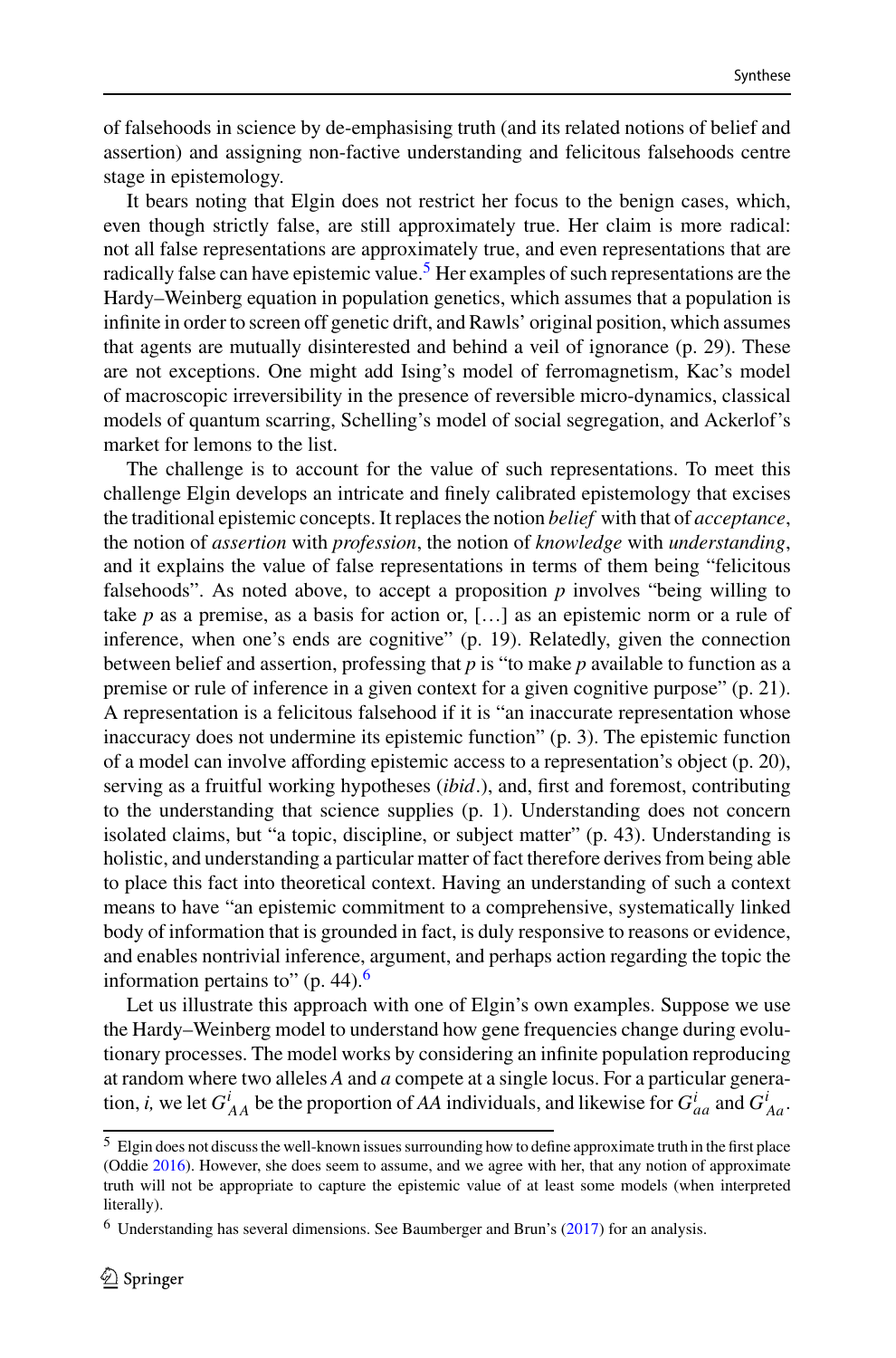We can then define the proportion of alleles in that generation as  $p = G_{AA}^i + 0.5G_{Aa}^i$ for *A* and  $q = G_{aa}^i + 0.5G_{Aa}^i$  for *a*. Using this one can compute the expected values of genotypes for the following generation:

$$
G_{AA}^{i+1} = p^2,
$$
  
\n
$$
G_{Aa}^{i+1} = 2pq,
$$
  
\n
$$
G_{aa}^{i+1} = q^2
$$

For this result to hold, it is crucial that the population is infinite (to avoid "genetic drift", i.e. a random event which just so happens to disproportionally affect the frequency of one of the alleles), and also that mating is random, that there is no mutation, that there is no fitness benefit for any genotype, as well as a few other assumptions (for details see Templeton's [\(2006,](#page-20-10) Chapter 2)). It's plausible that many of the populations of interest do not exhibit any of these characteristics (and none are infinite!). And yet the model plays a central role in our understanding of gene frequencies in a population and their evolution.

On Elgin's approach this makes the model a "felicitous falsehood":

The model is no approximation. Populations are not nearly infinite (whatever that might mean). Mating is not nearly random. However indiscriminate actual mating behavior is, physical proximity is required. In the long run, mating only with nearby partners promotes genetic drift. Natural selection and genetic drift are ubiquitous. Migration is widespread. Mutation and random fluctuations are, in real life, unavoidable. Still, to understand the effects of evolution, it is useful to consider what would happen in its absence. By devising and deploying an epistemically felicitous falsehood, biologists find out (p. 29).

#### Furthermore,

[i]nasmuch as evolutionary pressures are always present, the model cannot, nor does it pretend to, account for allele distribution generally. It is, however, very useful for some purposes. If population geneticists want to understand how significant an evolutionary factor such as migration is, they need a base rate. They need, that is, to know how alleles would redistribute in its absence (p. 263).

So the model provides understanding concerning the relationships between each of these features and the role they play in determining the allele distribution across a population. Understanding, say, the role a particular historical event (e.g. how a population became isolated into two subpopulations) played in shaping the allele frequencies in a population might require understanding the various interconnections between each of these features. The Hardy–Weinberg model provides the base case to which divergences can be compared. It contributes to how population geneticists can try to isolate the effect of each feature, and thus links them together into a holistic web of understanding. The fact that it contains an infinite number of organisms is vital for the model to generate the results that it does, and yet it also makes the model false. Scientists using the model can accept it for a certain theoretical investigation (to understand the role some other feature played, say) without believing it. When they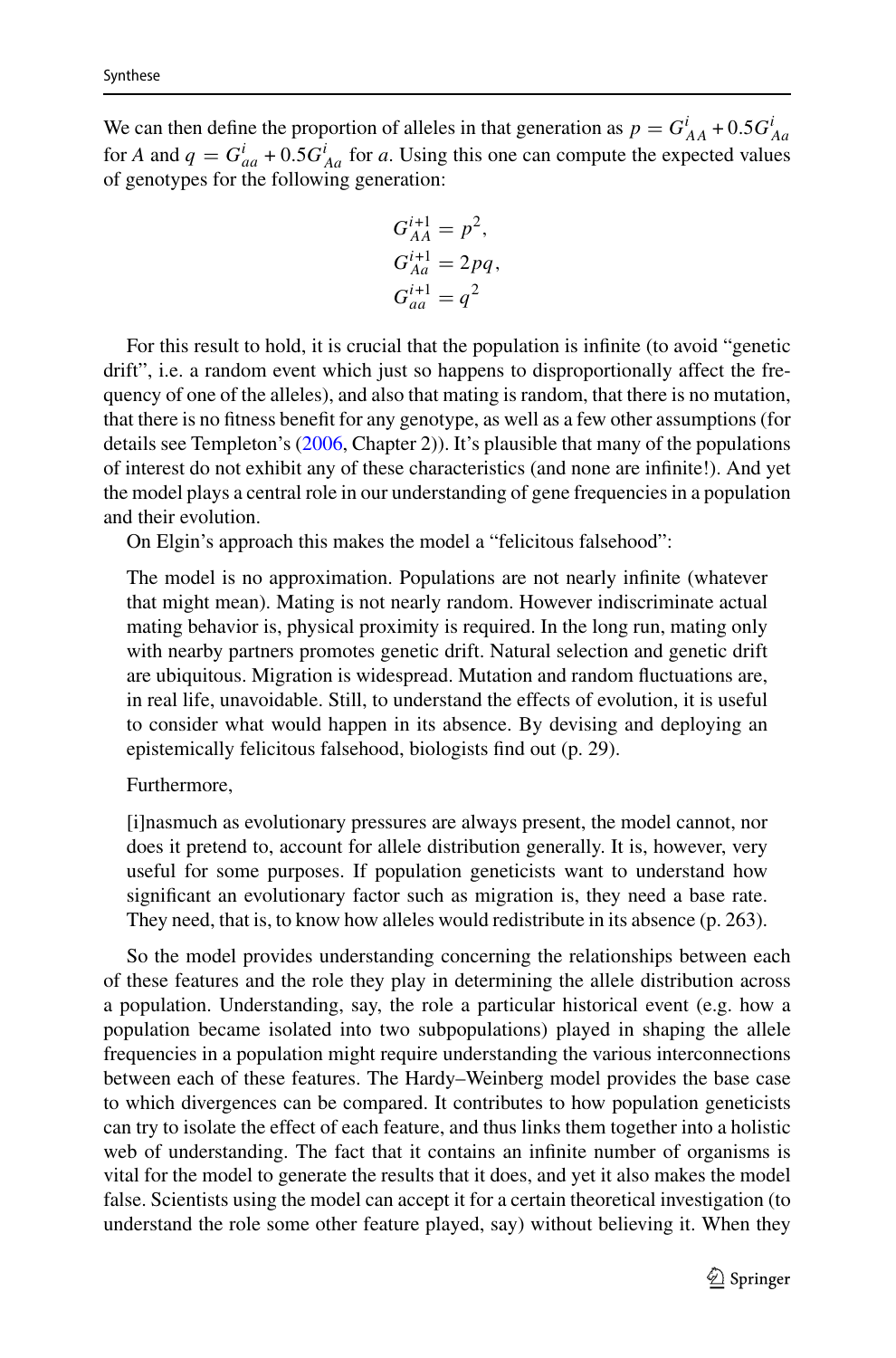apply it, they don't assert that it holds of the target but they might profess that it does. And the model's falsity doesn't stop it playing an important epistemic function, even if, when applied to an actual target system, it doesn't provide "knowledge" (at least if interpreted literally as representing the actual population as being infinite). This function contributes to our understanding in the sense that the model illuminates the connections between different effects on allele distributions.

This short sketch cannot do justice to the complexity and depth of Elgin's epistemology, nor can it shed light on its implications for important issues such a holism, nonfactivism, epistemic normativity, and reflective equilibrium. These topics will have to be dealt with in future in-depth discussion of Elgin's epistemology. Our aim here is a different one. We aim to shed light on the motivations for her project, in particular the connection between these far-reaching reconfigurations of epistemology and the underlying assumptions concerning how scientific models, which are false if interpreted literally, represent. To this end we now investigate the third option of resolving the above contradiction, namely to reject literalism.

### <span id="page-7-0"></span>**4 Rejecting literalism**

Scientific models, which play an important role in Elgin's rejection of veritivism, are in need of interpretation before they can be said to be false or inaccurate representations. The question, then, is how are such models interpreted? In this section we outline Elgin's own account of scientific representation (Chapter 12), and then show how it can be brought to bear in the context of idealised models.[7](#page-7-1) We then argue that even by Elgin's own lights, idealised models do not have to be interpreted as false or inaccurate representations of their targets. Thus, somewhat surprisingly, her own account of scientific representation can actually be utilized to motivate a rejection of literalism in a manner which dissolves the core contradiction of the previous section, thereby undermining the main motivation for anti-veritivism.

As noted in Sect. [2,](#page-1-0) modelling involves introducing a secondary system, the model, which is then used to reason about the target. Models can be the vehicles of surrogative reasoning due to the fact that models represent their target systems. What motivates the core contradiction drawn out of Elgin's work is that models are central to our understanding of their target systems, but nevertheless are not (approximately) "true" or "accurate" representations of their targets. $8$  But what does it mean to call a model an inaccurate representation? To answer this question we need to establish what makes a model accurate or inaccurate, and indeed what makes a model a representation in the first place. Considered as "bare" objects, model systems (such as a system of water

<span id="page-7-1"></span><sup>7</sup> We note that her account of representation in *True Enough* is continuous with at least some of her earlier work on representation (Elgin [2009,](#page-19-10) [2010\)](#page-19-11). It is an interesting exegetic question how it relates to her even earlier work, which places less of an emphasis on the idea that science is a model-based practice. Unfortunately space considerations prevent us from discussing the historical development of her thought.

<span id="page-7-2"></span><sup>8</sup> We use the terms "accurate" and "inaccurate" rather than "true" or "false" when talking about modelbased science. This is in line with much of the literature where models are, strictly speaking, not considered truth-bearers since they are non-linguistic. For opposing views see Maki [\(2011\)](#page-20-11), who thinks that models should be understood as truth-bears despite being non-linguistic, and Toon [\(2012\)](#page-20-12) and Levy [\(2015\)](#page-20-13) who understand models linguistically.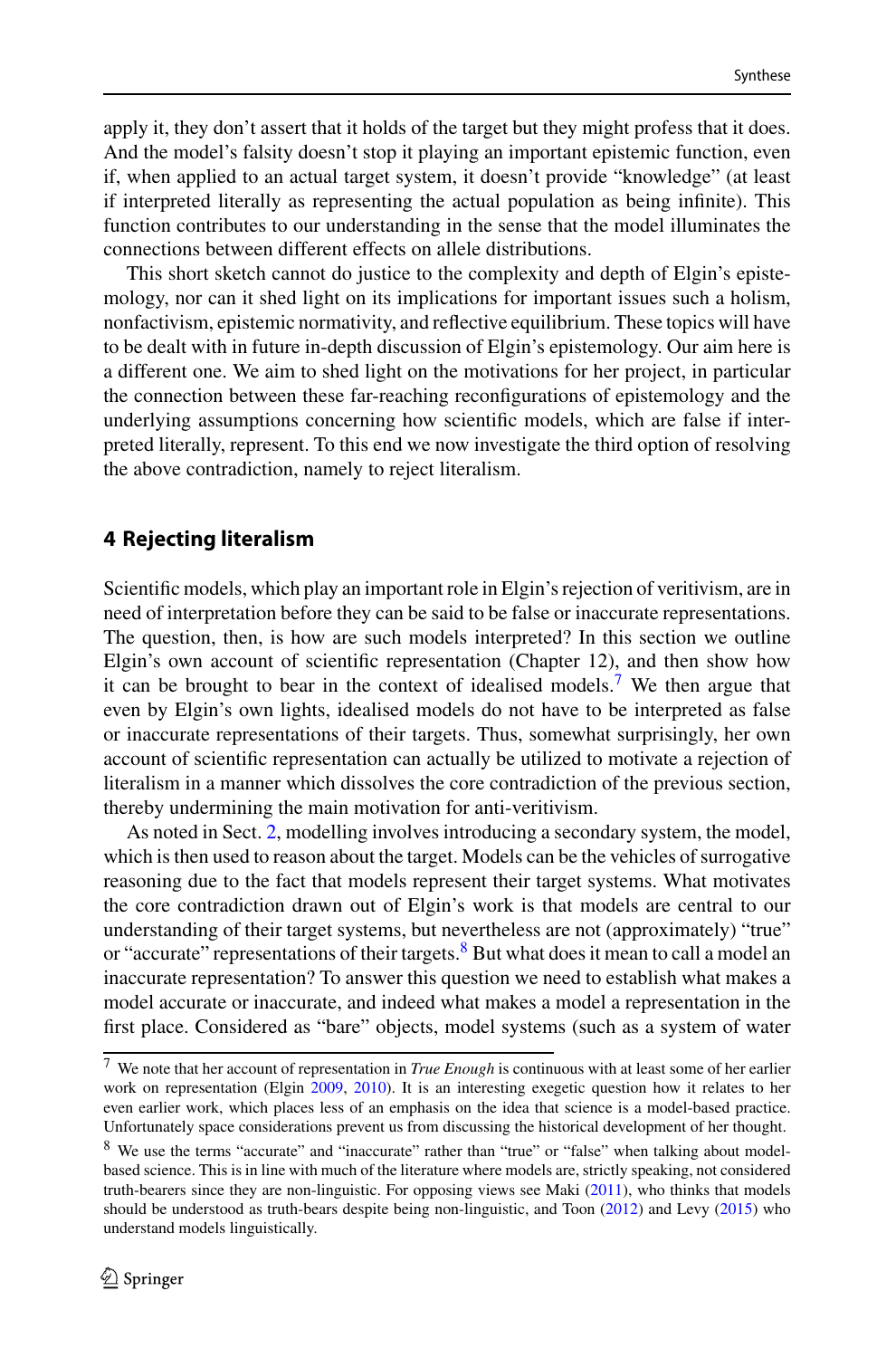pipes or a collection of perfect spheres) have no representational properties. They are just objects, either concrete or abstract. The challenge then, is to account for what it takes to turn a model system into a representation of a target, and how this suffices to understand the representational accuracy of a given model.

Thinking about models as representations in these terms, "literalism" can be associated with accounts of scientific representation according to which models are "intended copies" of their targets, at least in certain respects (which can include structural ones) and to certain degrees. Among the accounts of representation that enshrine this idea are similarity and structural accounts of representation.<sup>9</sup> Similarity accounts are based on the notion that a model accurately represents its target by being similar to it, where similarity is explained in terms of the model and the target sharing certain features. Structural accounts are based on the same idea, but further narrow the focus to structural features. *Literalism* is then the claim that models have to be interpreted as sharing features with their targets in order to be accurate representations of those features. *Veritism* is the claim that only models that accurately represent features of their targets are epistemically acceptable. In this context, premise (iii) is the claim that there are many scientific models that are epistemically acceptable despite having features that play an essential role in defining the model but which are nevertheless explicitly not shared with their targets. The population in the Hardy–Weinberg model is infinite, as is the lattice in the Ising model. These features are not shared with their targets (which are finite) and yet the models are acceptable. In these terms, retaining veritism and (iii) requires an account of scientific representation that allows for non-literal interpretations of scientific models.

Elgin herself (Chapter 12) provides an account of scientific representation that she takes to be literalist, and as result the models she focuses on come out as falsehoods. Since we are going to argue that Elgin's account can be re-interpreted as a non-literalist account that can in fact be utilised to undercut her own motivation for giving up on veritism, it is worth spelling it out in detail here. According to her, we should think of scientific representation in terms of "representation-as".<sup>10</sup> A representation *x*, e.g. a model, a picture, a caricature, represents a target *y*, e.g. a magnet, a landscape, a politician, as *z,* e.g. as undergoing a phase transition, as foreboding, as a bulldog. Elgin's account of representation-as has three components: *denotation*, *exemplification*, and *imputation*.

Denotation establishes representation-of: symbol  $x$  is a representation-of  $y$  iff  $x$ denotes *y*. Denotation is the relation that holds between a name and its bearer and between a predicate and the objects in its extension. Likewise "[p]ictures, equations, graphs, charts, and maps represent their subjects by denoting them" (p. 251). This extends to scientific models: what makes models "about" their targets in the first

<span id="page-8-0"></span><sup>&</sup>lt;sup>9</sup> Here is not the place to delve into the details of these accounts. For reviews and discussions see our [\(2017a,](#page-19-2) [2018b\)](#page-19-3).

<span id="page-8-1"></span><sup>10</sup> We note here that 'representation-as' has also been employed by Hughes [\(1997\)](#page-20-14) and van Fraassen [\(2008\)](#page-20-15) in discussions of scientific representation. For the latter in particular, it is an open question about how he accommodates discussions of idealisation and representation-as within his broadly structural understanding of representation. Whilst he is sensitive to the role of distortions in model-based science [\(2008,](#page-20-15) Chapter 1), he is not explicit about the role that these play in establishing structural relationships between the structure of the phenomena and the structure of the model [\(2008,](#page-20-15) Chapter 11).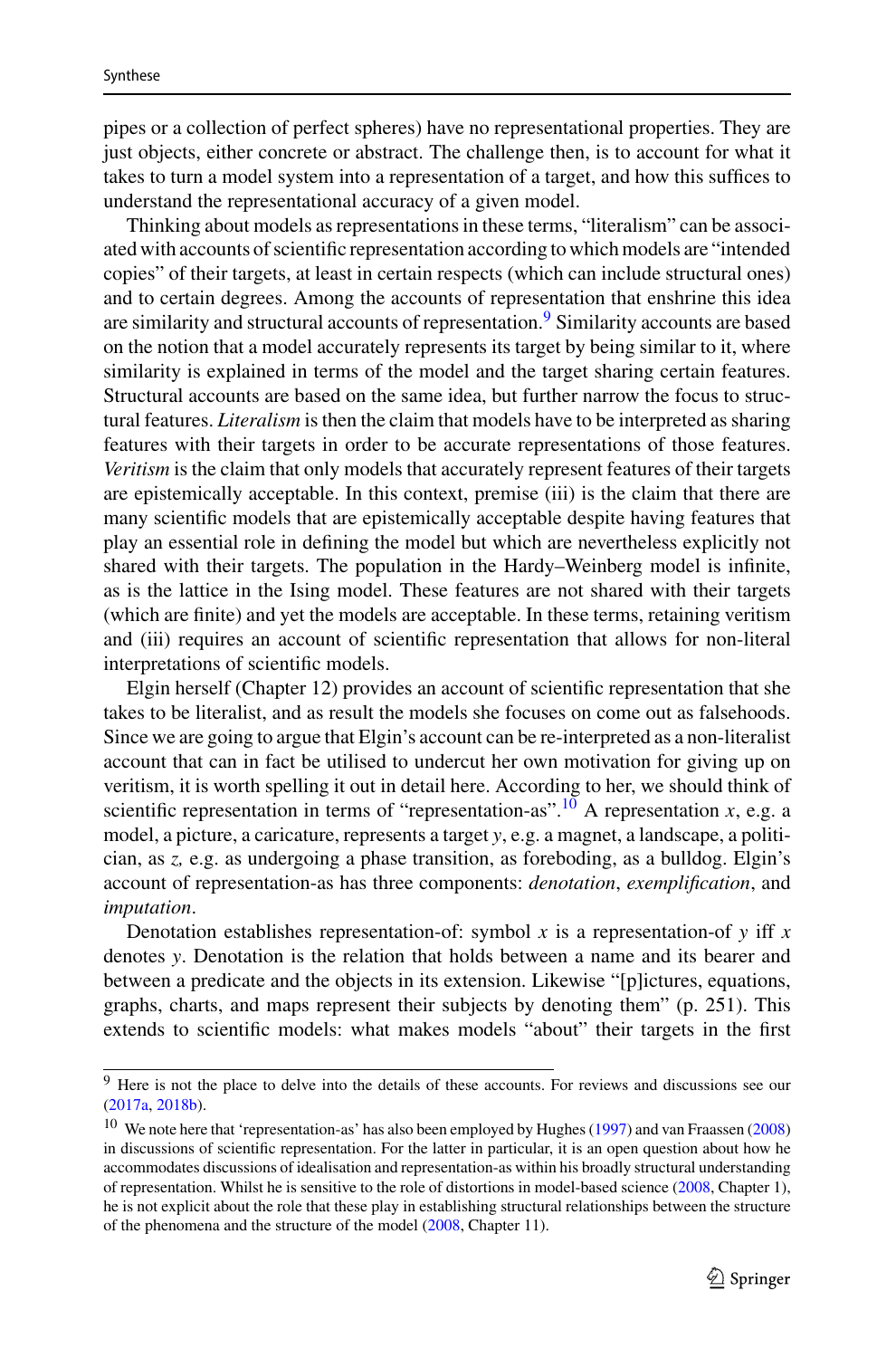place is that they denote them. It's worth noting here that in order for a model to denote a target, the latter must exist. This raises the problem of models with non-existent targets. Examples of such models can be drawn from the history of science—models of the ether, caloric, or phlogiston—as well as from current investigations where some models are introduced without the aim of representing any system in the world—Norton's Dome (Norton [2003\)](#page-20-16) or *n*-sex models for *n*> 2 (Weisberg [2013\)](#page-20-17). The latter are better understood as facilitating reasoning about the concepts of the theories in which they are embedded rather than any system in the world. Elgin's general theory of representation has a neat way of accommodating such models. Just as we classify paintings depicting non-existent animals or landscapes as griffin-representations or minotaur-representations despite the fact they don't denote anything, we can classify caloric models as caloric-representations or *n*-sex models as *n*-sex-population-representations despite containing more than two sexes of organisms (p. 252). In general, being a *z*-representation does not entail being a representation-of a *z*. These *can* come together. For example, a 2-sex-population-representation can also be a representation-of an actual population. But they can also come apart in different ways. A caloric-representation is not a representation-of caloric (because caloric doesn't exist), and the name "Catherine" is a representation-of a person despite not being a person-representation.

Denotation alone is not sufficient for the sort of relationship that holds between models and their targets, or paintings and their subjects, and so on. In general, what we call "epistemic representations" can be used to (attempt to) learn about their targets. By reasoning about certain features of the representation, one can draw inferences (which may be false) about the target system.<sup>[11](#page-9-0)</sup> That *x* denotes *y* does not, by itself, accommodate this sort of relationship; reasoning about features of a name or a predicate does not allow someone to draw any inferences about the bearer of that name or predicate.

Moreover, notice that when we do draw inferences using models, or epistemic representations more generally, these inferences do not concern all features of the representation. The fact that the population in the Hardy–Weinberg model is infinite is relevant to which inferences it licenses; the fact that we distinguish between alleles using upper case and lower case letters, rather than some other lexicographic scheme, is not. So, in addition to denotation, we need to account for the facts (a) that certain features of the model systems are the relevant ones and (b) that by reasoning about these features a model user can generate inferences concerning the subject of the representation.

To accommodate these aspects of scientific representation Elgin invokes the notion of *exemplification*, which is a relation that holds between an exemplar and the property or feature that it is an exemplar of. An exemplar "functions as a symbol that makes reference to some of the properties, patterns, or relations it instantiates" (p. 184; see also Goodman [1976;](#page-19-12) Elgin [1996\)](#page-19-13). Samples are a simple example of items that represent via exemplification. The pieces of cloth in the tailor's fabric sample book exemplify their colour, shine, and texture, and the olive we try at the market exemplifies

<span id="page-9-0"></span><sup>&</sup>lt;sup>11</sup> We include the parenthetical "(attempt to)" and "(which may be false)" to allow that representations may *mis*represent. For more on this distinction see Section 1 of our [\(2018b\)](#page-19-3).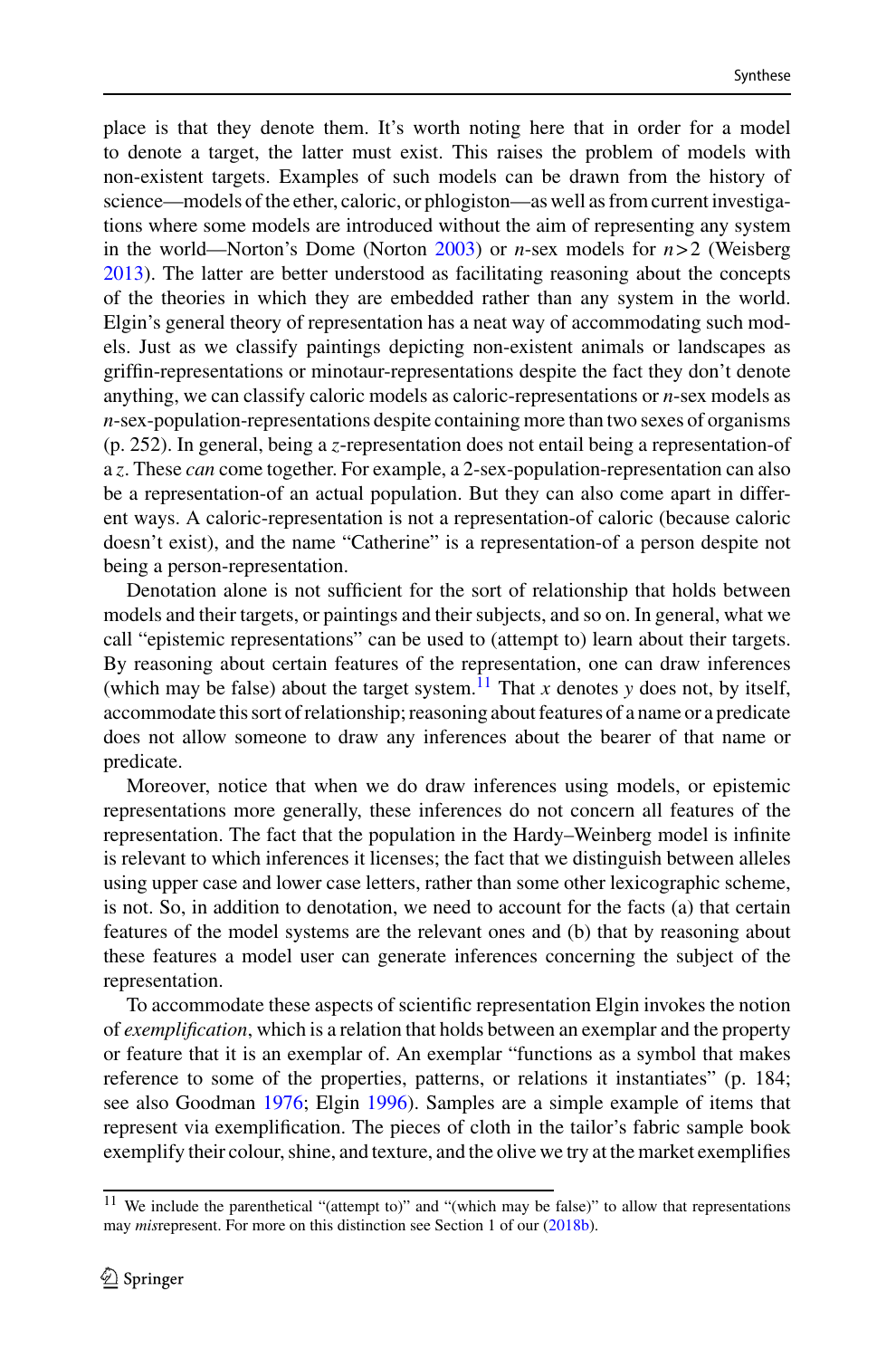its flavour. Following Elgin we use the phrase "exemplified feature" to refer to any property, relation, or pattern that an exemplar instantiates and refers to. There are no restrictions on these features; they can be "static or dynamic, monadic or relational, and may be at any level of generality or abstraction" (p. 185). There are two conditions to be met for an object *x* to exemplify a feature  $F: x$  must instantiate  $F$ , and  $x$  must additionally refer to *F*. A crucial aspect of exemplars is that they afford epistemic access to the features they exemplify: "By exemplifying a feature – by highlighting or displaying that feature – an exemplar affords epistemic access to it. Someone who properly interprets the exemplar is in a position to recognize the feature in question" (p. 188). We can see this in action in the way in which fabric samples exemplify their textures (amongst other features). The sample instantiates its texture, and it does so in such a way that the texture is highlighted and referred back to. Because the sample exemplifies its texture we can use it to reason about other things which also instantiate that feature, e.g. a piece of clothing made out of the type of fabric in question.

Tying these aspects of exemplification together with denotation leads to Elgin's account of representation-as:

when *x* represents *y* as *z*, *x* is a *z*-representation that *as such* denotes *y*. We are now in a position to cash out the 'as such'. It is *because x* is a *z*-representation that *x* denotes *y* as it does. *x* does not merely happen to denote *y* and happen to be a *z*-representation. Rather, in being a *z*-representation, *x* exemplifies certain properties and imputes those properties or related ones to *y* (p. 260, original emphasis).

This account applies to models, and it accounts for (a) and (b) above. What makes a feature of a model relevant when it comes to generating inferences about its target system is that the model exemplifies that feature. And what explains how a model can be used to generate an inference about its target is that a model user gains epistemic access to the exemplified features, and then imputes those features to the target system by taking the target to be in the extension of the exemplified feature. In Elgin's words: "models exemplify features they share with their targets and impute those features to their targets. Where they are successful, they afford epistemic access to aspects of their targets that we might otherwise miss" (p. 262).

Understood in this way, we can see why Elgin's account of representation-as paves the way for a literal interpretation of scientific models: models are understood as representing their targets as having certain features that the models themselves exemplify (and therefore instantiate). In this sense, despite Elgin's arguments against resemblance views of representation, her account could be seen as a developed version of it, and she notes this possibility herself:

for *x* to exemplify a property of *y*, *x* must share that property with *y*. So *x* and *y* must be alike in respect of that property. It might seem, then, that resemblance in particular respects is what is required to connect a representation with its referent […]. There is a grain of truth here. If exemplification is the vehicle for representation-as, the representation and its object resemble one another in respect of the exemplified properties (pp. 261–262).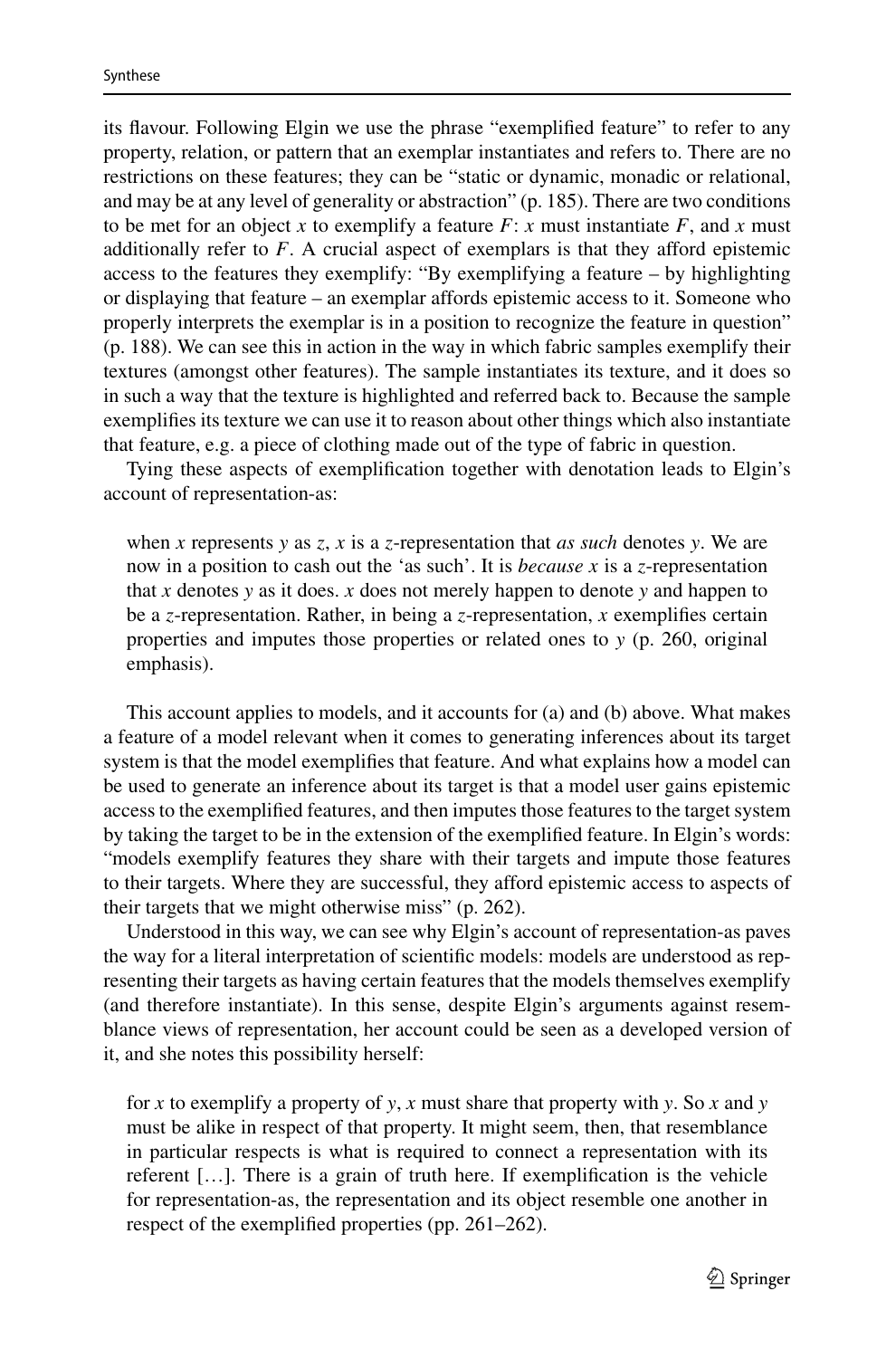It is this interpretation of her account that underlies a literalist interpretation of models according to which a model that has a relevant property that is not shared with the target is a falsehood.

However, even when discussing this account, Elgin is sensitive to the idea that target systems needn't instantiate the *exact* feature exemplified by the model in order for the model to be successful. In fact, the definition of representation-as quoted above states that *x* imputes exemplified features *or related ones* to *y*, and she emphasizes that "or relates ones" is crucial (p. 260). In benign cases the features instantiated in the target are not off by much and the divergence is negligible (p. 261). In other cases the discrepancy is more significant. Elgin provides the following example:

A caricature that exaggerates the size of its subject's nose need not impute an enormous nose to its subject. By exemplifying the size of the nose, it focuses attention, thereby orienting its audience to the way the subject's nose dominates his face or, through a chain of reference, the way his nosiness dominates his character (p. 260).

In this example the caricature exemplifies the feature of having a large nose. But it's explicitly not this feature that is imputed to the target. Rather the feature is connected, via a "chain of reference", to a "related one", nosiness as a character trait, and it's this trait, not the feature literally exemplified by the caricature, which is imputed onto the target.

The same happens with scientific models, which can exemplify features that are not themselves imputed to the target. The question then is whether or not we can further explicate what it means for a model that exemplifies some feature *F* to impute a feature *G*, which is related to *F*, to the target. Relations can be multifarious and so there is no general account of what "related ones" means. However, it would seem important to give the possibility of imputing a related property *G* a clearly demarcated space in an account of representation. For this reason we incorporate into our DEKI account the requirement that scientific representations need to come with *keys* which explicitly specify the connection between the features exemplified by a model and the features to be imputed to a target system. A key essentially is a rule of association that correlates every exemplified feature *F* of the model with a feature *G* that is imputed to the target. We can then say that model *M* is a *z*-representation of target *T* iff the following conditions hold (Frigg and Nguyen  $2018a$ , p. 220)<sup>12</sup>:

- 1. *M* denotes *T*.
- 2. *M* exemplifies *z*-properties  $F_1, \ldots, F_n$ .
- 3. *M* comes with a key *K* associating the set  $\{F_1, \ldots, F_n\}$  with a set of properties  ${G_1, \ldots, G_m}$ .
- 4. *M* imputes at least one of the properties  $G_1, \ldots, G_m$  to *T*.

In some cases these keys might be the identity (which would amount to a literal interpretation of a model, i.e. a model which exemplifies some feature *F* and represents its target as having  $F$ ), but in other cases the imputed features can diverge from the exemplified features, which would be a non-literal way of interpreting the model.

<span id="page-11-0"></span><sup>12</sup> For more on the DEKI account and the relationship it shares with Goodman and Elgin's account of representation see our [\(2017b\)](#page-19-15).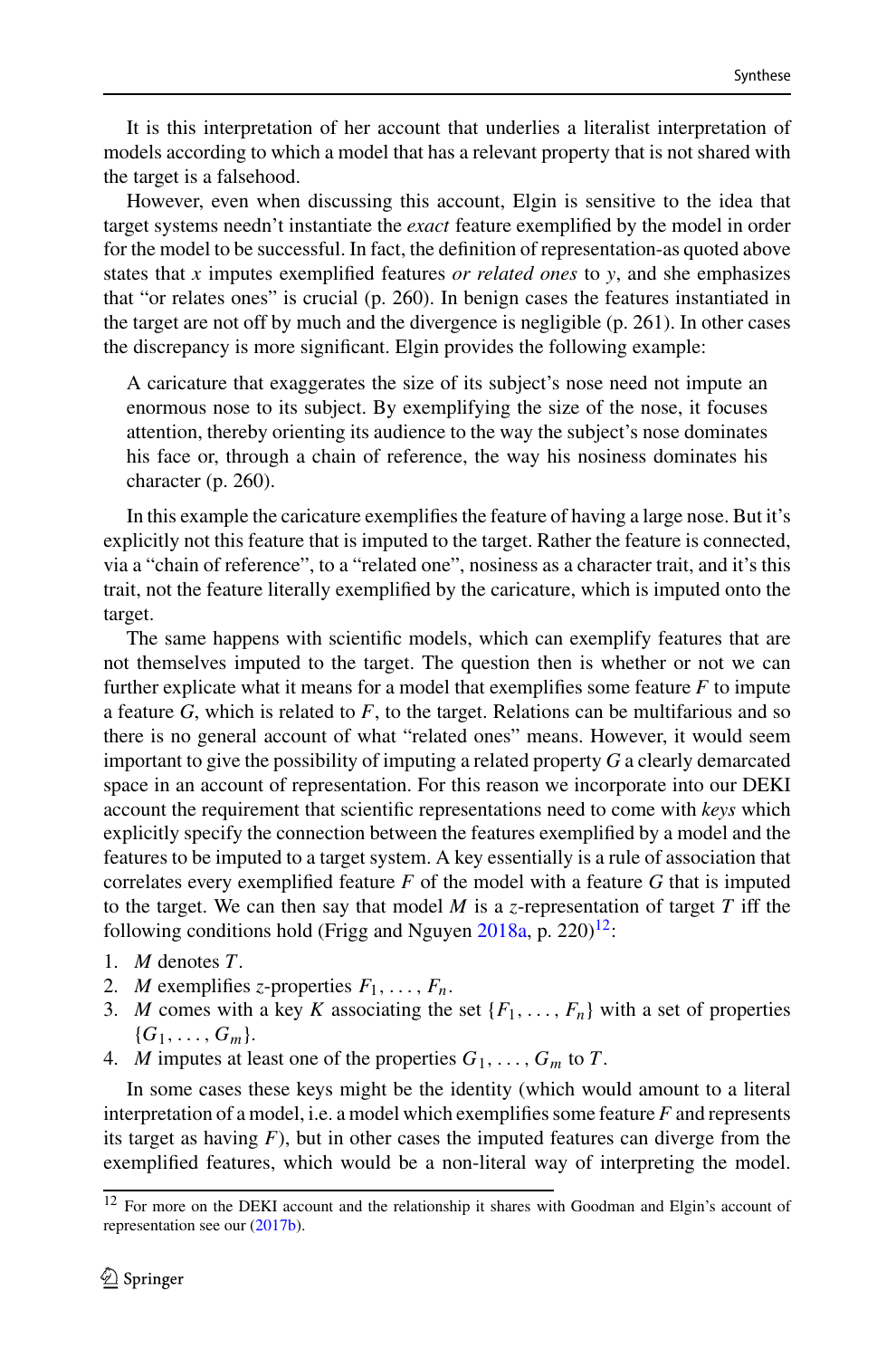Non-literal interpretations are common. Consider a map of the world. It exemplifies a distance of (roughly) 40 cm between the points labelled "Chicago" and "London". The cartographic key the map comes with includes a scale—1 mm: 10 miles—which allows us to translate a feature exemplified by the map to a feature of the world: that there is a distance of (roughly) 4000 miles between Chicago and London. Someone who imputes to the world the feature that Chicago and London are 40 cm apart simply doesn't understand how a map works.

The importance of keys can also be seen with another every-day object: a car's wing mirror. Mirrors provide epistemic representations. In fact mirrors are paradigmatic examples of such representations. By reasoning about the features of the mirror image we can reason about the features of the object shown in the mirror. In the case of a car's wing mirror we can learn about the cars behind us, and about the traffic situation to the side and rear more generally. The image denotes the relevant area, and exemplifies various features: whether or not there is a car in the mirror, the distance between the car in the mirror and your own car, and so on. But a wing mirror is a convex mirror, and unlike the straight mirrors that one usually finds in bathrooms, such mirrors make objects appear smaller than they are. If one looks in the wing mirror and infers that the car behind is as far away as it appears in the mirror, one makes a fatal error. The car is in fact much closer!

Car manufacturers are worried that drivers make the interpretative mistake to think that the car mirror works just like their bathroom mirror and therefore often deliver mirrors engraved with the warning "objects in mirror are closer than they appear". On our account of scientific representation this warning works as a *key*. The key tells us to translate the exemplified distance features in the mirror image into another distance feature to be imputed to the actual situation on the road. In fact, the mirror's warning explicitly councils the interpreter *against* a literal interpretation of the epistemic representation. And in doing so allows for a translation between the features exemplified by the representation and the features imputed to the target. Once this is understood the image is no longer a felicitous falsehood, and it can be understood as a literally accurate representation of the target (but only if interpreted non-literally).

Models need to be keyed up in the same way. Consider the case of a scale model of a boat being used to represent the forces an actual boat faces when moving at sea. The exemplified feature in this instance is the resistance the model boat faces when dragged through a tank of water. But this doesn't translate into the water resistance faced by the actual boat in a straightforward manner. The resistance of the model and the resistance of the real boat stand in a complicated non-linear relationship because smaller objects encounter disproportionate effects due to the viscosity of the fluid. The exact form of the key is often highly non-trivial and emerges as the result of a thoroughgoing study of the situation. Other models work with limit keys. The Ising model of a ferromagnetic substance instantiates infinity (in the sense that it's an infinitely extended lattice). But we don't impute this feature to the magnet; we impute being large enough for boundary effects to be negligible. When using the Hardy–Weinberg model we needn't impute being an infinite population mating at random to the target; we can impute being large enough for effects of genetic drift to be negligible, which implies that we should expect the genotype distribution to be around (but not necessarily exactly) the one given by the equations in Sect. [3.](#page-3-0) When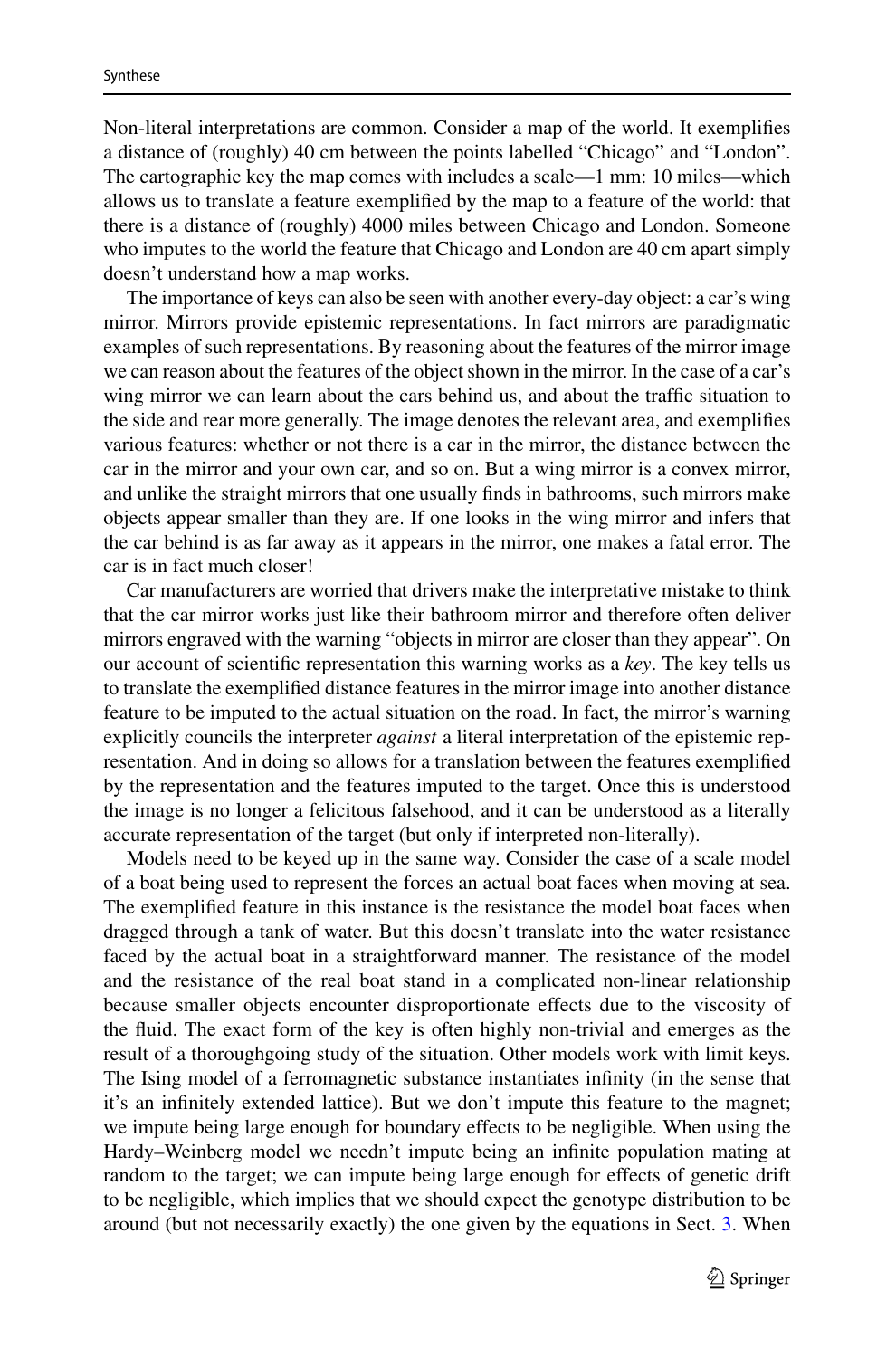using Schelling's model to target social segregation we don't impute being set on a grid with no cost of moving to, say, residential patterns in Chicago; we impute the claim that even a relatively "low" preferences regarding how many of one's neighbours one wants to be similar to oneself can yield global segregation. And so on. Determining how to move from features exemplified by models to features of their target systems can be a significant task that should not go unrecognized in an account of scientific representation, or indeed scientific practice generally.

There is one big difference between wing mirrors and models: models, even though they require a key, rarely, if ever, come with warnings written on their sleeves. Models are, as it were, mirrors without warnings! It may be a matter of some compunction that models usually don't come with explicit keys, and one might wish that scientists were more explicit about them. However, not being made explicit should not be mistaken for being absent. No one with any understanding of mechanics thinks that a Newtonian model imputes "being a point particle" to the sun; nor need an electromagnetic model impute backward causation to a moving charge. The key is often implicit in a scientific practice, and students learn how to interpret models on the job. Yet, an implicit key is still a key.

It now transpires how the introduction of the key serves to allow for non-literal interpretations of scientific models, and thus how it dissolves the core contradiction. Yes, scientific models are idealised representations of their target systems. And yes, if interpreted literally they deliver falsehoods which are in tension with the idea that they offer us understanding of their subject matter, at least if understanding is construed factively. This puts pressure on an epistemology and philosophy of science that takes truth as a necessary condition for epistemic acceptability. But rather than give up on veritism, one can instead give up on the idea that models have to be interpreted literally. Just because a model exemplifies an infinite number of individuals, this feature does not have to be interpreted as holding in the actual population. Just because the idealised pendulum exemplifies being subject to no air resistance or friction, it needn't be taken to represent the actual pendulum in the grandfather clock in your office as being subject to no air resistance or friction. Rather, it represents the clock mechanism as being such that the effect of those aspects is negligible for ordinary time-keeping. In this way one can salvage veritism at the expense of literalism.

An upshot of this discussion is to emphasise that the position we have arrived at is itself motivated by something very close to Elgin's own account of scientific representation. In order for her account of scientific representation to support her anti-veritism, it better be the case that the sorts of models she uses to motivate such a position, the Hardy–Weinberg model and so on, come out as falsehoods (albeit felicitous ones). And this relies on them being interpreted literally. To the best of our knowledge, Elgin doesn't motivate why this should be the case (as we have seen, it doesn't follow from her account of scientific representation). Her account of representation thus leaves two ways of accommodating the use of idealisations in science: either reject literalism but retain veritism, or accept literalism and reject veritism. Elgin herself gives us no reason to prefer the latter approach. This leaves a lacuna in her account that deserves to be addressed, and as we argue in the next section, there are good reasons to prefer the former option.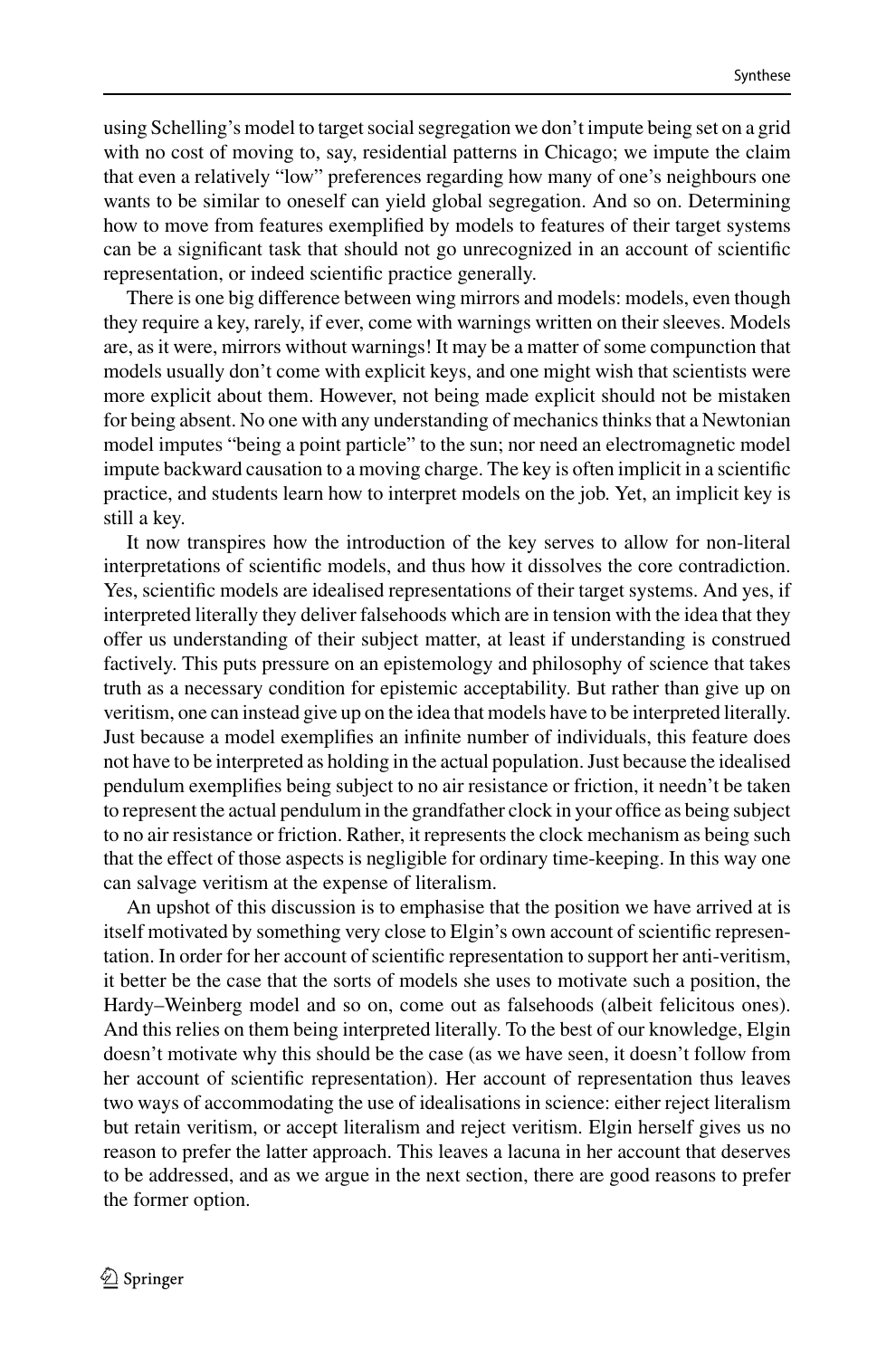The roots of non-literal thinking go back at least to Aristotle's discussion of analogy, and non-literalism has become a prevalent doctrine in philosophy of science when the protagonists of the Vienna circle insisted that theoretical terms had to be defined in terms of observables. In the more recent literature on models Hesse [\(1963\)](#page-20-18) construes models as analogies and Black [\(1962\)](#page-19-16) talks about models as metaphors (for a discussion of both views see Bailer-Jones's [\(2002\)](#page-19-17)). Giere [\(2004\)](#page-19-18), Teller [\(2001\)](#page-20-19) and Weisberg [\(2013\)](#page-20-17) characterise the model-world relation in terms of similarity, and it has become increasingly popular to think of scientific models as analogous to works of fiction; see e.g. Bokulich's [\(2009,](#page-19-19) [2012,](#page-19-20) [2016\)](#page-19-21), Frigg's [\(2010\)](#page-19-22), Toon's [\(2010\)](#page-20-20) and Levy's  $(2015)$ , as well as the essays collected in Suárez's  $(2009)$  and Woods'  $(2010)$ .<sup>[13](#page-14-0)</sup>

While these approaches have the potential to go some way to accommodating model-target mismatches, it not clear how far they actually go. Hesse explicates analogy in terms of shared features (1963, p. 8). Black's theory of metaphor still insists that a successful model must be "isomorphic with its domain of application" (1962, p. 238). Weisberg is explicit that similarity amounts to sharing properties (Weisberg [2013,](#page-20-17) Chapter 8), while Giere and Teller offer no explicit analysis of similarity. The various discussions of scientific models in fictional terms intertwine the functional and ontological status of models, with no clear sense of non-literalism emerging from those who focus on model functions. Bokulich's [\(2016\)](#page-19-21) discussion of how non-verdical fictional models provide understanding suggests that at least one reason to think that models are fictions is to interpret them literally; and Levy's [\(2015\)](#page-20-13) analysis of how fictional models relate to the world is based on the notion of partial truth, the idea that a statement is partially true "if it is true when evaluated only relative to a subset of the circumstances that make up its subject matter" (*ibid*., p. 792). So upon closer inspection these accounts offer less to the non-literalist than she would have hoped for.

Proponents of these accounts can insist that the accounts have at least the *potential* to be developed in a non-literal way. The similarity account can do this, for instance, by explicating similarity at the level of the features themselves, rather than requiring that models and their targets share the exact same features (Khosrowi forthcoming). We agree, but the fact remains that in the current form none of them provides anything like a full-fledged account of how non-literal interpretations of models can accommodate the sort of idealisations Elgin uses to motivate her non-veritism. So at least in its current instantiations, non-literalism remains little more than a promissory note. What is needed is an explicit formulation of a non-literal account of representation that can account for the kinds of examples that we encounter in contemporary model based science. We do not maintain that DEKI has invented non-literalism; but we do maintain that it is the only bona-fide attempt in the current discussion about scientific

<span id="page-14-0"></span><sup>13</sup> We are grateful to an anonymous referee for encouraging us to think about discussions of models and fiction in this way.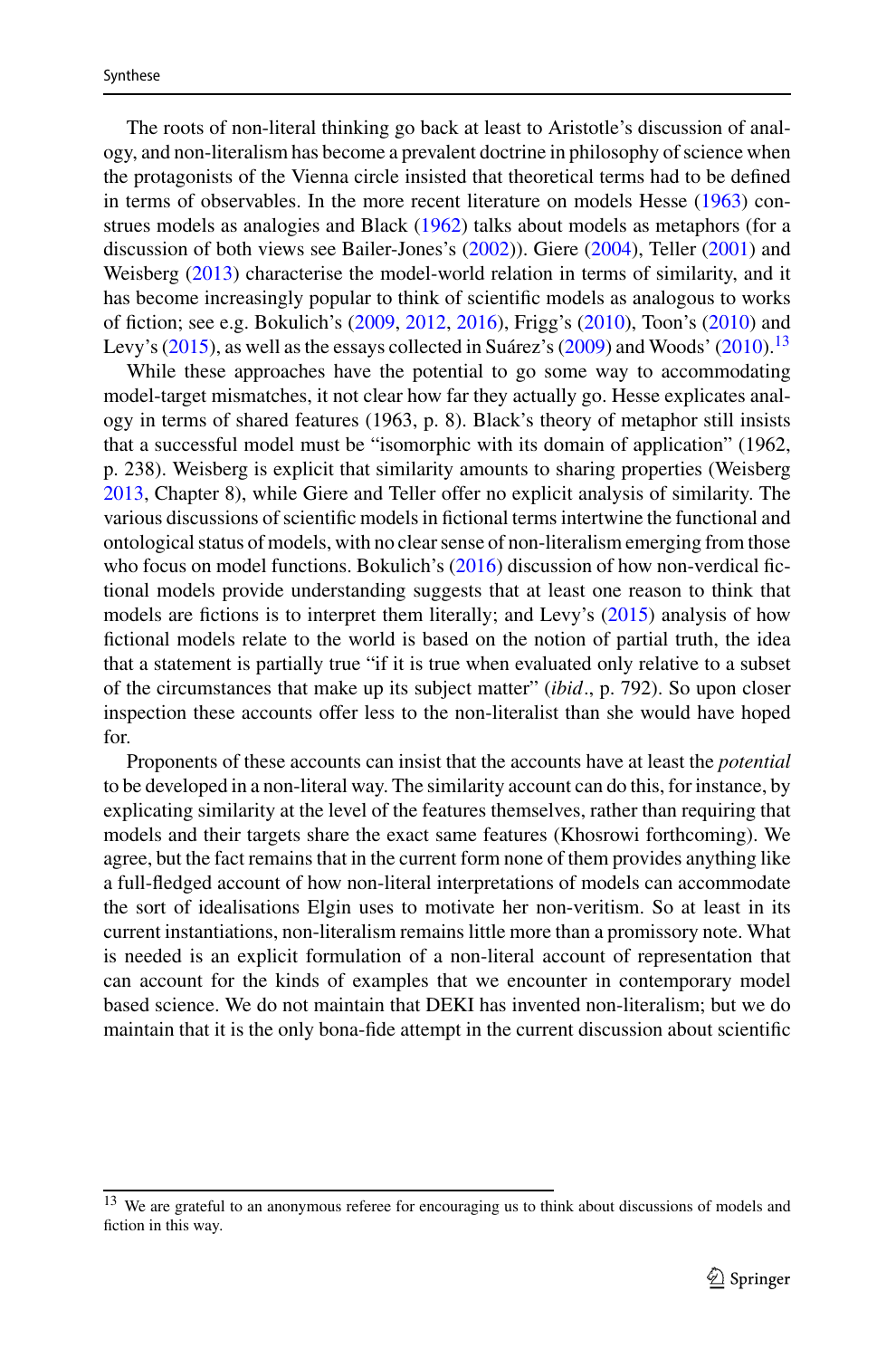representation to develop an account that is explicit about its non-literal commitments and assigns these a systematic place in its theoretical architecture.<sup>[14](#page-15-1)[,15](#page-15-2)</sup>

Finally then, before moving on, it is worth briefly recapping how what we have said here relates to the discussion of realism versus anti-realism in Sect. [2.](#page-1-0) The crucial thing to note is that our account of non-literal interpretations cuts across any of the distinctions drawn in that debate. The account enjoys considerable latitude both in terms of the scope and the nature of the keys, and can thereby accommodate realist and anti-realist positions alike. As regards scope, an anti-realist of the constructive empiricist stripe who accepts the semantic stance but denies the epistemic one, could adopt DEKI with a literalist key and only believe in claims about observable features of the target system. An anti-realist who also denies the semantic stance could adopt DEKI and only key-up observables features to be imputed to targets. A selective realist could only believe, or more radically only key-up, the particular kind of features they are selective about. The realist may have no restrictions whatsoever about the type of features they consider in their *F*s and *G*s. As regards the nature of keys, the use of non-identity keys in no way implies an anti-realist position. Observable as well as unobservable parts of the model can be keyed-up with a non-identity key and yet one can take the resulting claims at face value. So adopting DEKI does not prejudice what position one has to take in the realism versus anti-realism debate.

We thus hope to have provided an account of scientific representation that is neutral across realist/anti-realism spectrum, and moreover can be utilised by those who are sensitive to the fact that our best scientific models offer idealised representations of many aspects or features of the external world.

# <span id="page-15-0"></span>**5 Veritism versus literalism**

So far we have discussed two "packages", two ways of dealing with the paradox outlined in Sect. [3.](#page-3-0) Elgin's package is to renounce veritism and retain literalism; ours is to renounce literalism and retain veritism.<sup>[16](#page-15-3)</sup> This raises the obvious question whether there are reasons to prefer either of the packages. Unfortunately there are no easy answers: both options have widespread implications across the philosophy of science and epistemology. They're wholesale views about scientific practice and the nature of knowledge and understanding, and choosing between them seems to us to

<span id="page-15-1"></span><sup>14</sup> Another account of scientific representation, primarily associated with Suárez [\(2004,](#page-20-22) [2015\)](#page-20-23), could also be brought to bear on this issue. This "inferential account" focuses on the inferences about target systems by scientific models, and these inferences don't have to be underpinned by a literal understanding of the models. According to this account the idealised models we're concerned with here could be used in a way that instructs informed agents to only draw inferences with true conclusions regarding the target from them (retaining veritism), but do so by connecting them explicit model-target mismatches (giving up on literalism). To the best of our knowledge there has been no explicit investigation yet about how this could be done in the inferential framework, but it does seem like a fruitful avenue of research.

<span id="page-15-2"></span><sup>&</sup>lt;sup>15</sup> Additionally, as discussed in Sect. [5,](#page-15-0) Strevens [\(2008\)](#page-20-24) provides a discussion of how idealisations work, which, whilst not couched in these terms, could be understood in terms of providing a non-literal account of how they represent.

<span id="page-15-3"></span><sup>&</sup>lt;sup>16</sup> We also note the possibility of rejecting both veritivism and literalism. To the best of our knowledge no one in the debate does this.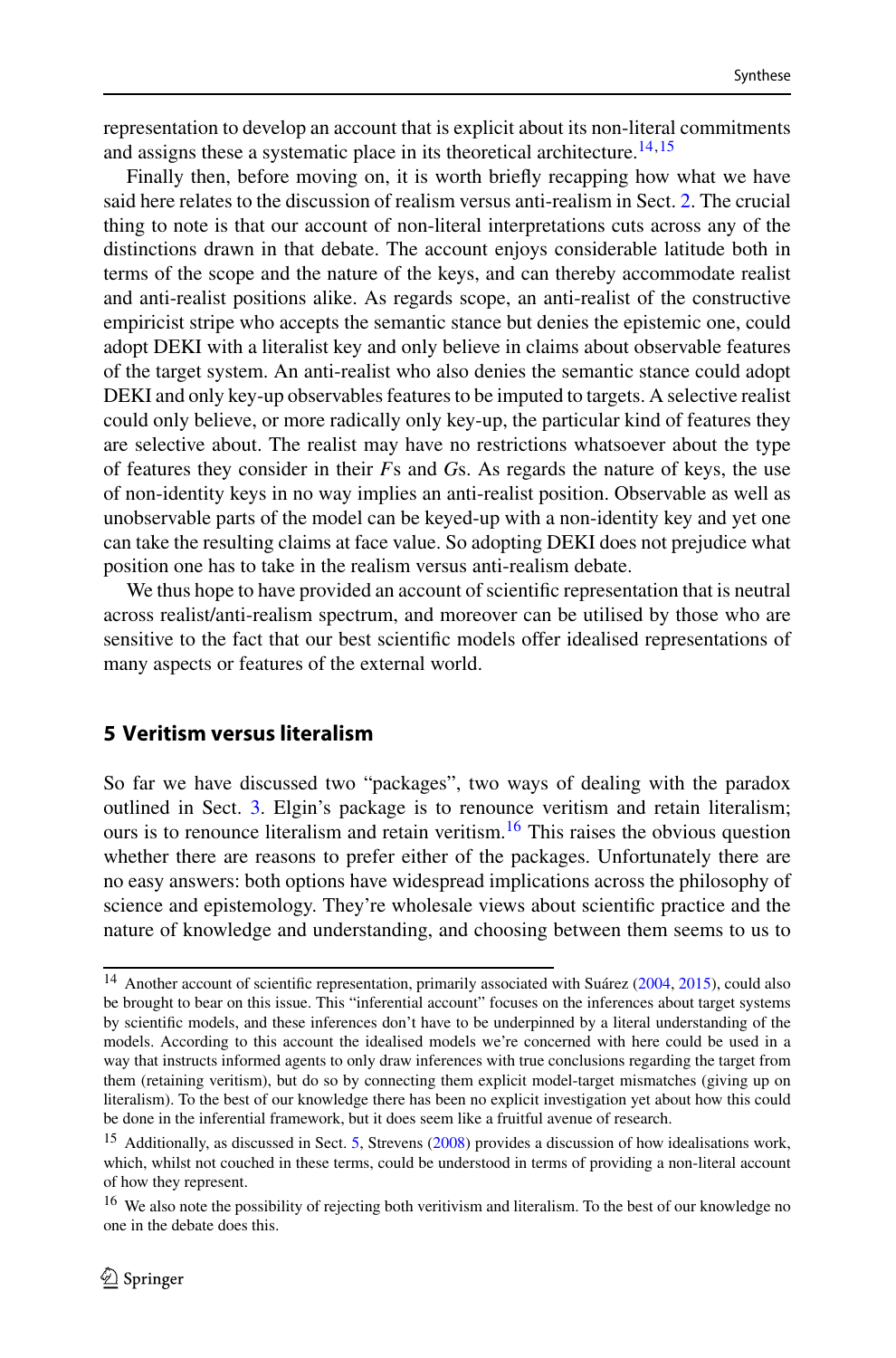be the sort of thing which depends on how one values a package as a whole, rather than the sort of thing which can be broken down into neat little reasons to prefer one to the other.

Having said that, we do want to provide some motivations for why the package we have offered should be considered attractive. First, as demonstrated by our simple examples of epistemic representations above, namely the map and wing mirror in Sect. [4,](#page-7-0) and indeed Elgin's own example of a caricature, the value of many of these representations is not accounted for by a literal interpretation.<sup>17</sup> Such examples can be multiplied with ease. The colour of a line on a tube map doesn't represent the tube line itself as being coloured (it, non-literally, represents which particular line it is) anymore than the litmus paper turning red represents the solution it is dipped in as red (it, nonliterally, represents it as acidic). Moreover the introduction of a *key* into an account of these representations illuminates the role that things like disciplinary practices and interpretational schemes (cartographic traditions, artistic styles, and so on) play in our use of such objects to represent the world. By focusing our attention on the keys, and the practices in which they are embedded (in addition to, rather than in place of, the objects doing the representing themselves), we gain a better understanding of how these epistemic representations work.

Secondly, the same observation applies in the context of scientific modelling: we think that our non-literalism plus veritism package better accounts for scientific practice. As argued above, keys seem to be operating implicitly in many cases of scientific modelling. Engineers who use scale models to study the resistance of a ship when dragged through water will not assume that the model represents the real ship literally, i.e. as having the same resistance, not even approximately. They will use complicated scaling relations to derive the resistance of the real ship from the resistance of the scale model, and these relations constitute the key of the model. Similarly, no one infers from the use of the two-dimensional Ising model in statistical mechanics that samples of K2NF4 or Rb2MnF4 are two-dimensional, or consist of an infinite number of atoms. Rather they will infer that both substances have strong horizontal and weak vertical interactions, and that boundary effects will be small compared to the contributions of the "mid grid" atoms (Baxter  $1982$ ).<sup>[18](#page-16-1)</sup>

Third, our package has the benefit of allowing us to retain much of the philosophy of science (and epistemology) based on veritism. One of the reasons why Elgin's project is so impressive is its broad scope and wide-ranging implications. As discussed above, the standard way of understanding the scientific realism versus anti-realism debate is framed in terms of truth, knowledge, and belief. Adopting Elgin's package would require reframing the debate itself. And this isn't restricted to that particular debate. In the philosophy of science veritist assumptions play central roles in our understanding of various positions in, for example, debates concerning the nature of confirmation, induction, underdetermination, and the role of theoretical virtues in theory choice. And

<span id="page-16-0"></span><sup>17</sup> It's essential that the wing mirror gives information about the distance of the vehicle in the back, and a map must tell us how far apart places are. Under a literal interpretation, Elgin's caricature comes out as a felicitous falsehood: it generates understanding but not factive information about its subject. It seems more natural to say that the caricature is simply an accurate representation of the subject's character.

<span id="page-16-1"></span><sup>&</sup>lt;sup>18</sup> Nguyen (forthcoming) also discusses how giving up on literalism can help account for the prevalence of the use of so-called 'toy models' across the sciences.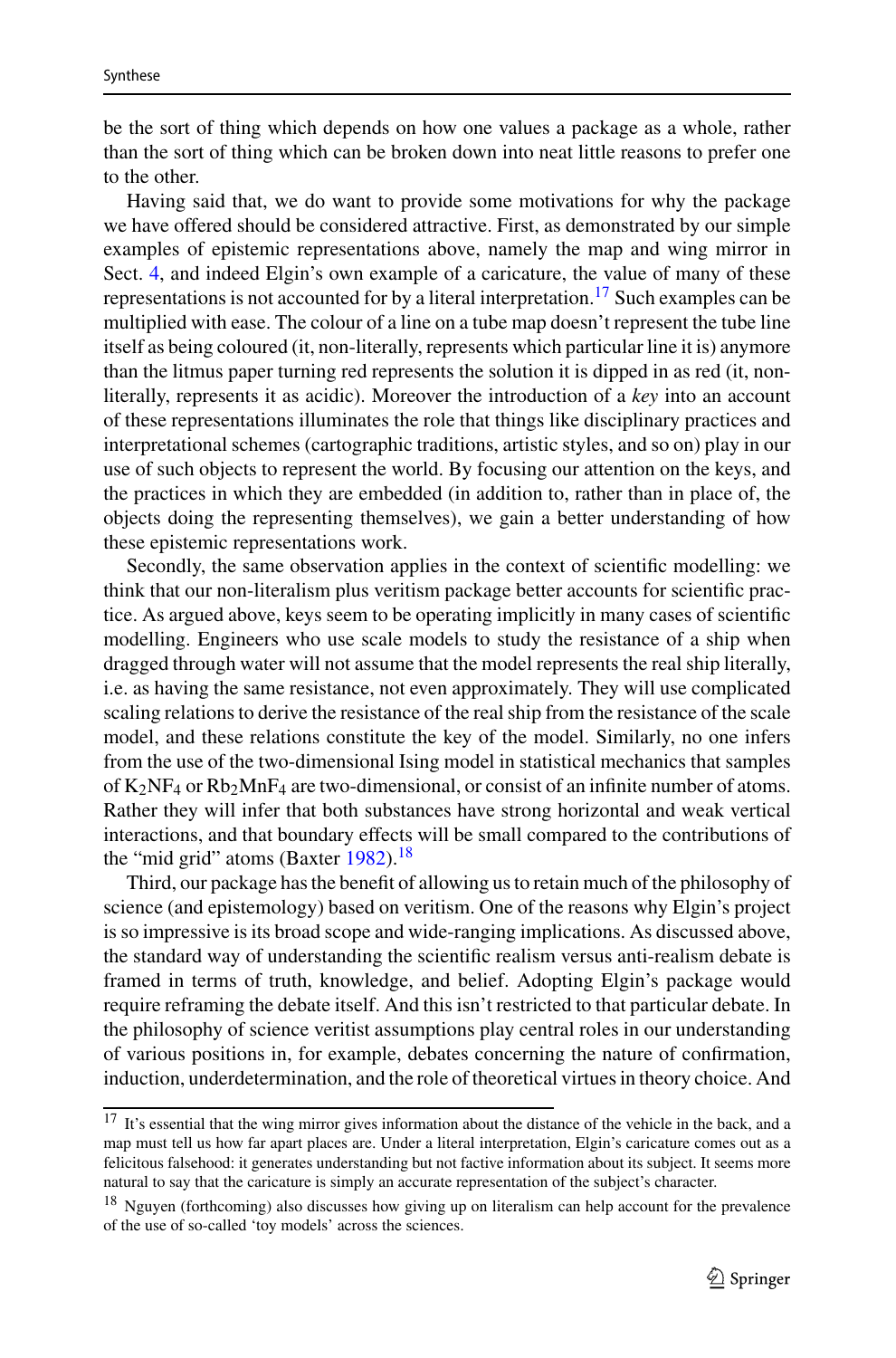the point is not restricted to philosophy of science. As Elgin herself points out, "philosophy valorises truth" (p. 1), and in epistemology "the conviction that truth is vital is virtually axiomatic" and "veritistic commitments run deep. Abandoning them requires radical revisions" (p. 9). Because of how central veritism is to much of philosophy (of science and beyond), to see Elgin's project through would require radical reformulations of philosophical positions across the board. Such radical revisions seem justified only if there are compelling positive reasons that such a reformulation is unavoidable. If a revolution were required we would welcome it. But rebels need causes. And, as we argue above, Elgin's discussion of representation and idealisation in science leaves open an alternative option: reject literalism instead. This option doesn't require the same sort of radical philosophical reformulation, and thus, at least prima facie, seems to be the more economical way of proceeding.<sup>19</sup>

Fourthly, and finally, in arguing that Elgin's project highlights a paradox that should worry anyone who accepts that idealisations play a significant epistemic role across contemporary (and historical) science, we have highlighted that the debates concerning understanding/explanation and scientific representation have to be addressed in tandem. And, as should be expected given this connection, there are echoes of our non-literalist suggestion already present in the former, in particular in Strevens' [\(2008,](#page-20-24) Chapter 8; [2017\)](#page-20-25) treatment of idealisation. Obviously this is not the place to embark on a detailed discussion of his "kairetic" account of explanation, but it is worth drawing attention to the fact that his approach, understood as a non-literal way of accounting for the epistemic value of idealised scientific models, provides evidence that nonliteralism is an attractive position.

Strevens argues that idealisations, such as the assumption that there are no interactions between particles in a gas which is used in the derivation of the relationship between pressure and volume as stated in Boyle's Law, should be interpreted nonliterally. More precisely, he suggests that when a model contains a parameter that is set to zero, it needn't be interpreted as representing the feature in the target system corresponding to that parameter to be zero, but rather it can be interpreted as representing that feature as being irrelevant to the behaviour represented by the model (within a certain range of scenarios). So when we interpret the "there are no interactions" feature of the model as representing the feature of the target that "the interactions aren't difference makers with respect to the relationship between volume and pressure" we arrive at an accurate representation (at least in the appropriate regimes, i.e. where the volume of the container is large enough). Thus, we have saved veritivism at the expense of literalism.

Whilst this indicates the sorts of possibilities allowed by non-literalism, it does bear noting that there is an important difference between the DEKI approach and Strevens' treatment. The latter requires that the idealised aspect of the model—the parameter that is set to some extremal, obviously false if interpreted literally, value—represents the corresponding feature of the target system as not being a difference-maker. Understood through the lens of DEKI, this is a *particular* kind of non-literal key. There is, however, a question whether this approach captures all idealised representations.

<span id="page-17-0"></span> $19$  Having said that we are inclined to see the revolutionary aspect of Elgin's project as a positive for its own sake, at least in the sense that it widens the logical space of philosophy.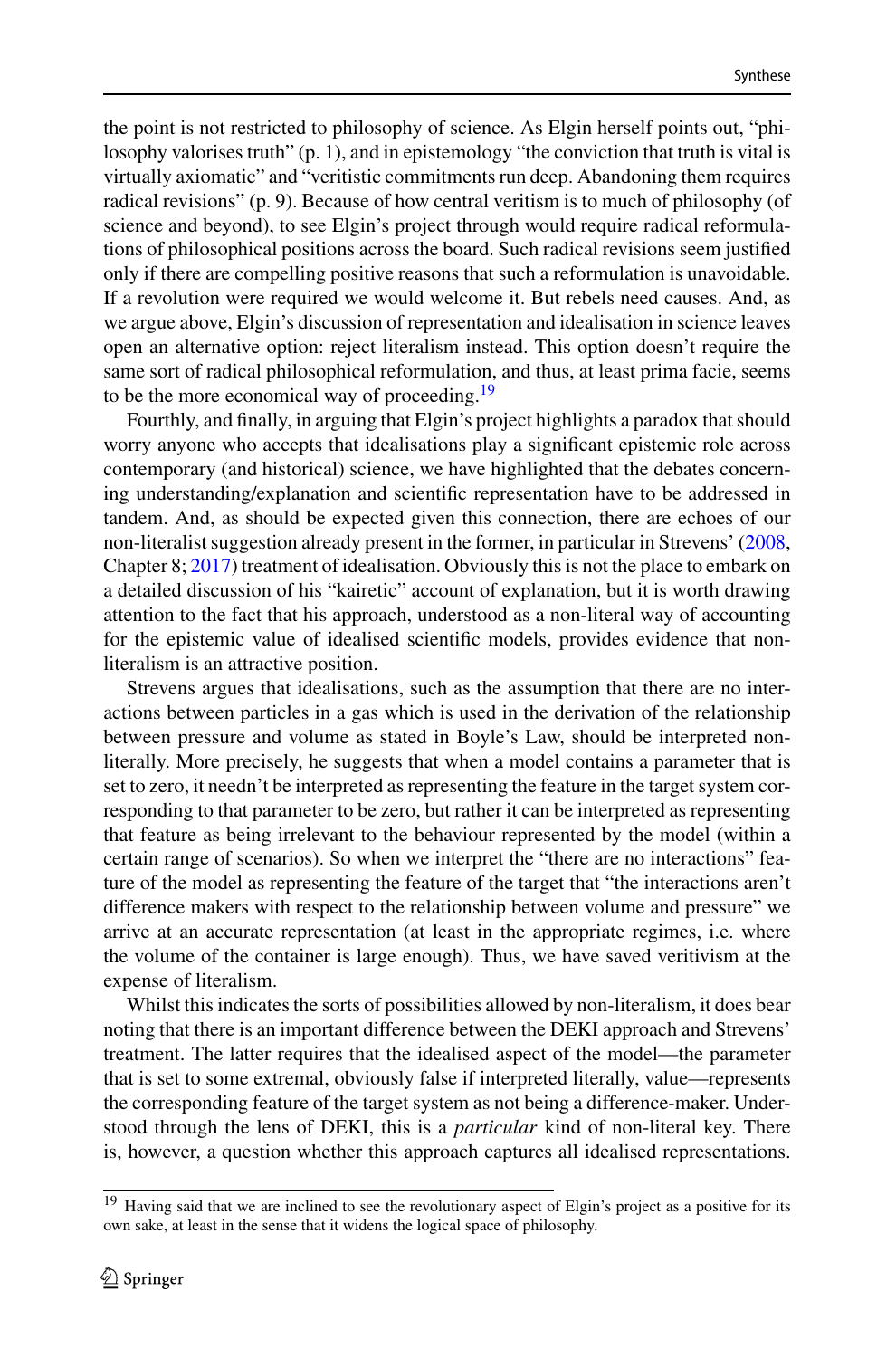Strevens' account can only be applied in cases where the idealisation takes the form of setting a parameter to an extremal value. There are, however, cases of idealisation in which this is not the case. The distortions present in the mirrors with warnings, maps, and the use of model ships discussed above, are not of this form, and it is not obvious how Strevens' account of idealisation would deal with them. The DEKI framework allows for different keys in these cases, and, possibly, keys according to which the idealisations can play a more positive representational role rather than just flagging features as not being difference-makers.<sup>[20](#page-18-1)</sup> Regardless of the details of how one goes about dealing with these sorts of idealisations, it should be clear how the DEKI account of scientific representation provides a more general and systemic framework in which to investigate how non-literal keys can be utilised to save veritism.

Now, we are not arguing that these observations are knockdown arguments for why one should reject literalism rather than veritism when faced with the core contradiction of Sect. [3.](#page-3-0) But taken together we hope that they are persuasive, and, perhaps more importantly, that they indicate what's at stake in such a decision. Regardless of which package prevails, Elgin's work illuminates a central question concerning how scientific models contribute to our epistemological goals.

### <span id="page-18-0"></span>**6 Conclusion**

We have argued that Elgin's project highlights a paradox that should worry anyone who accepts that idealisations, which are false and sometimes radically so if interpreted literally, play a significant epistemic role across science. This paradox brings together the questions of how to understand the role of truth in explanation and understanding, and of how to interpret the representational function of such idealisations in the first place. This shows that these two debates have to be addressed in tandem. We demonstrated how Elgin, herself a significant contributor to both debates, provides an account of scientific representation that is compatible with literalism, thereby providing the means with which to undercut her own argument against veritism. In addition, we provided some arguments for why a rejection of literalism might be preferred to a rejection of veritism. Most importantly, what we hope to have done is demonstrate where the various fault lines and connections lie in the debates in question, and draw attention to how significant they are for the philosophy of science.

**Acknowledgements** The authors are listed in alphabetical order, the paper is fully collaborative. Thanks to Catherine Elgin for many illuminating discussions over the years, and for her encouragement and support for our project. Jochen Briesen, Catherine Elgin, and two anonymous referees offered comments on earlier versions of this paper, which helped improve our arguments. Thanks also to the organisers and participants in the workshop on *True Enough* at the University of Innsbruck and an audience at the University of Oxford for helpful discussions. J.N. thanks the History and Philosophy of Science program at the University of Notre Dame, where this paper was started, and the Jacobsen Trust, the British Academy (via a Rising Star Engagement Award), and the Jeffery Rubinoff Sculpture Park for support in finishing it.

<span id="page-18-1"></span> $20$  For example, within the framework we can allow for the possibility that there is a functional dependence between the idealised aspect of the model and the relevant feature of the target. In the case of limits, for instance, the DEKI account can capture the idea that idealising a feature of a model by  $\varepsilon$  will distort the corresponding feature in the target by  $\delta$ .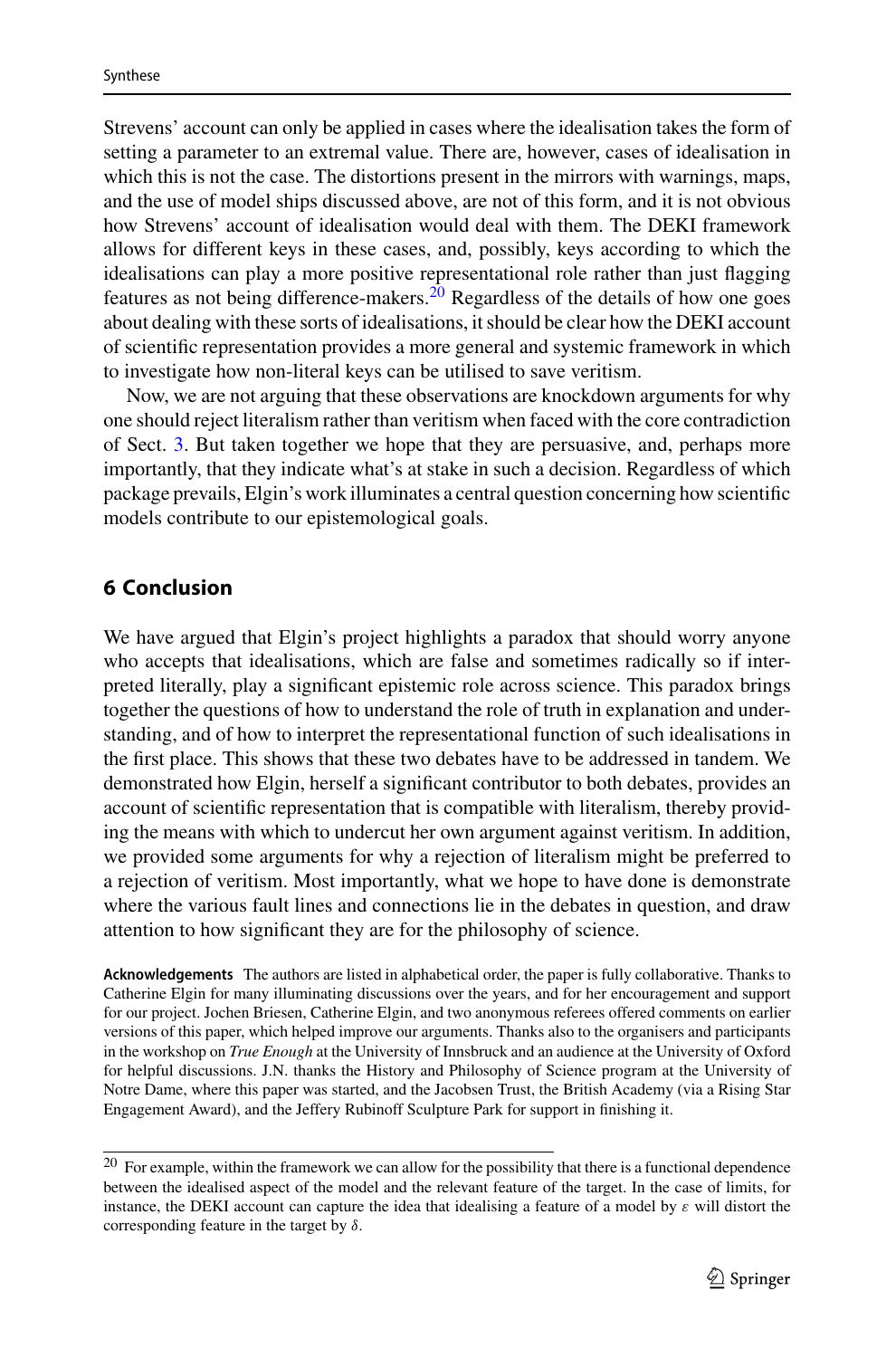**Open Access** This article is distributed under the terms of the Creative Commons Attribution 4.0 International License [\(http://creativecommons.org/licenses/by/4.0/\)](http://creativecommons.org/licenses/by/4.0/), which permits unrestricted use, distribution, and reproduction in any medium, provided you give appropriate credit to the original author(s) and the source, provide a link to the Creative Commons license, and indicate if changes were made.

# **References**

- <span id="page-19-17"></span>Bailer-Jones, D. M. (2002). Models, metaphors and analogies. In P. Machamer & M. Silberstein (Eds.), *The Blackwell guide to the philosophy of science* (pp. 108–127). Oxford: Blackwell.
- <span id="page-19-9"></span>Baumberger, C., & Brun, G. (2017). Dimensions of objectual understanding. In S. Grimm, C. Baumberger, & S. Ammon (Eds.), *Explaining understanding: new perspectives from epistemology and philosophy of science* (pp. 165–189). New York: Routledge.
- <span id="page-19-23"></span>Baxter, R. J. (1982). *Exactly solved models in statistical mechanics*. London: Academic Press.
- <span id="page-19-16"></span>Black, M. (1962). *Models and metaphors. Studies in language and philosophy*. Ithaca, New York: Cornell University Press.
- <span id="page-19-19"></span>Bokulich, A. (2009). Explanatory fictions. In M. Suárez (Ed.), *Fictions in science. Philosophical essays on modelling and idealization* (pp. 91–109). London: Routledge.
- <span id="page-19-20"></span>Bokulich, A. (2012). Distinguishing explanatory from nonexplanatory fictions. *Philosophy of Science, 79*(5), 725–737.
- <span id="page-19-21"></span>Bokulich, A. (2016). Fiction as a vehicle for truth: Moving beyond the ontic conception. *The Monist, 99,* 260–279.
- <span id="page-19-6"></span>Cartwright, N. (1983). *How the laws of physics lie*. Oxford: Oxford University Press.
- <span id="page-19-5"></span>Chakravartty, A. (2017). Scientific realism. In E. N. Zalta (Ed.) *The Stanford encyclopedia of philosophy* (Summer 2017 Edition). [https://plato.stanford.edu/cgi-bin/encyclopedia/archinfo.cgi?entry=](https://plato.stanford.edu/cgi-bin/encyclopedia/archinfo.cgi?entry=scientific-realism) scientific-realism.
- <span id="page-19-1"></span>Doyle, Y., Egan, S., Graham, N., & Khalifa, K. (2018). Non-factive understanding: A statement and defense (forthcoming). *Journal for General Philosophy of Science, Special Issue on Normative and Naturalistic Approaches to Understanding*.
- <span id="page-19-13"></span>Elgin, C. Z. (1996). *Considered judgement*. Princeton: Princeton University Press.
- <span id="page-19-10"></span>Elgin, C. Z. (2009). Exemplification, idealization, and scientific understanding. In M. Suárez (Ed.), *Fictions in science. Philosophical essays on modeling and idealization* (pp. 77–90). New York: Routledge.
- <span id="page-19-11"></span>Elgin, C. Z. (2010). Telling instances. In R. Frigg & M. C. Hunter (Eds.), *Beyond mimesis and convention: Representation in art and science* (pp. 1–18). Berlin: Springer.
- <span id="page-19-0"></span>Elgin, C. Z. (2017). *True enough*. Cambridge, MA: MIT Press.
- <span id="page-19-22"></span>Frigg, R. (2010). Models and fiction. *Synthese, 172*(2), 251–268.
- Frigg, R., & Nguyen, J. (2016). The fiction view of models reloaded. *The Monist, 99,* 225–242.
- <span id="page-19-2"></span>Frigg, R., & Nguyen, J. (2017a). Models and representation. In L. Magnani & T. Bertolotti (Eds.), *Springer handbook of model-based science* (pp. 49–102). Cham: Springer.
- <span id="page-19-15"></span>Frigg, R., & Nguyen, J. (2017b). Scientific represenation is represenation as. In H.-K. Chao & R. Julian (Eds.), *Philosophy of science in practice: Nancy Cartwright and the nature of scientific reasoning* (pp. 149–179). Cham: Springer.
- <span id="page-19-14"></span>Frigg, R., & Nguyen, J. (2018a). The turn of the valve: Representing with material models. *European Journal for Philosophy of Science, 8*(2), 205–224.
- <span id="page-19-3"></span>Frigg, R., & Nguyen, J. (2018b). Scientific representation. In E. N. Zalta (Ed.), *The Stanford encyclopedia of philosophy* (Winter 2018 Edition). [https://plato.stanford.edu/cgi-bin/encyclopedia/archinfo.](https://plato.stanford.edu/cgi-bin/encyclopedia/archinfo.cgi?entry=scientific-representation) cgi?entry=scientific-representation.
- <span id="page-19-7"></span>Gelfert, A. (2017). The ontology of models. In L. Magnani & T. Bertolotti (Eds.), *Springer handbook of model-based science* (pp. 5–23). Heidelberg/New York: Springer.
- <span id="page-19-18"></span>Giere, R. N. (2004). How models are used to represent reality. *Philosophy of Science, 71*(4), 742–752.
- <span id="page-19-8"></span>Giere, R. N. (2009). Why scientific models should not be regarded as works of fiction. In M. Suárez (Ed.), *Fictions in science. Philosophical essays on modelling and idealization* (pp. 248–258). London: Routledge.

<span id="page-19-12"></span>Goodman, N. (1976). *Languages of art* (2nd ed.). Indianapolis: Hackett.

<span id="page-19-4"></span>Hacking, I. (1983). *Representing and intervening: Introductory topics in the philosophy of natural science*. Cambridge: Cambridge University Press.